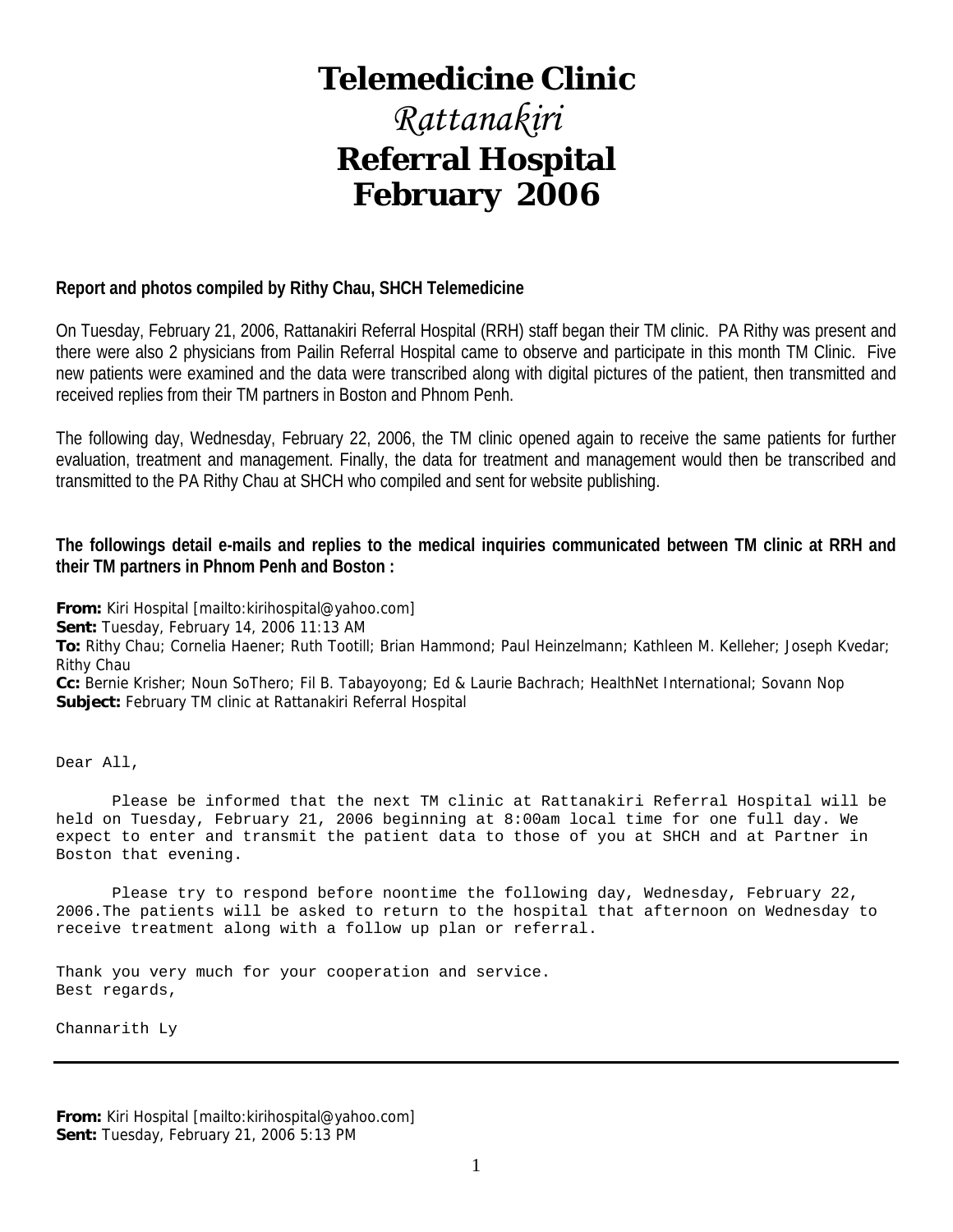**To:** Rithy Chau; Brian Hammond; Paul Heinzelmann; Kathleen M. Kelleher; Joseph Kvedar **Cc:** Bernie Krisher; Noun SoThero; Fil B. Tabayoyong; Ed & Laurie Bachrach; HealthNet International **Subject:** Rattanakiri Referral Hospital TM clinic Patient MS#00162

Dear All,

There are 5 new cases of this month during TM clinic at Rattanakiri Referral Hospital. This is the patient MS#00162 and her photos.

Best regards,

Channarith / Rithy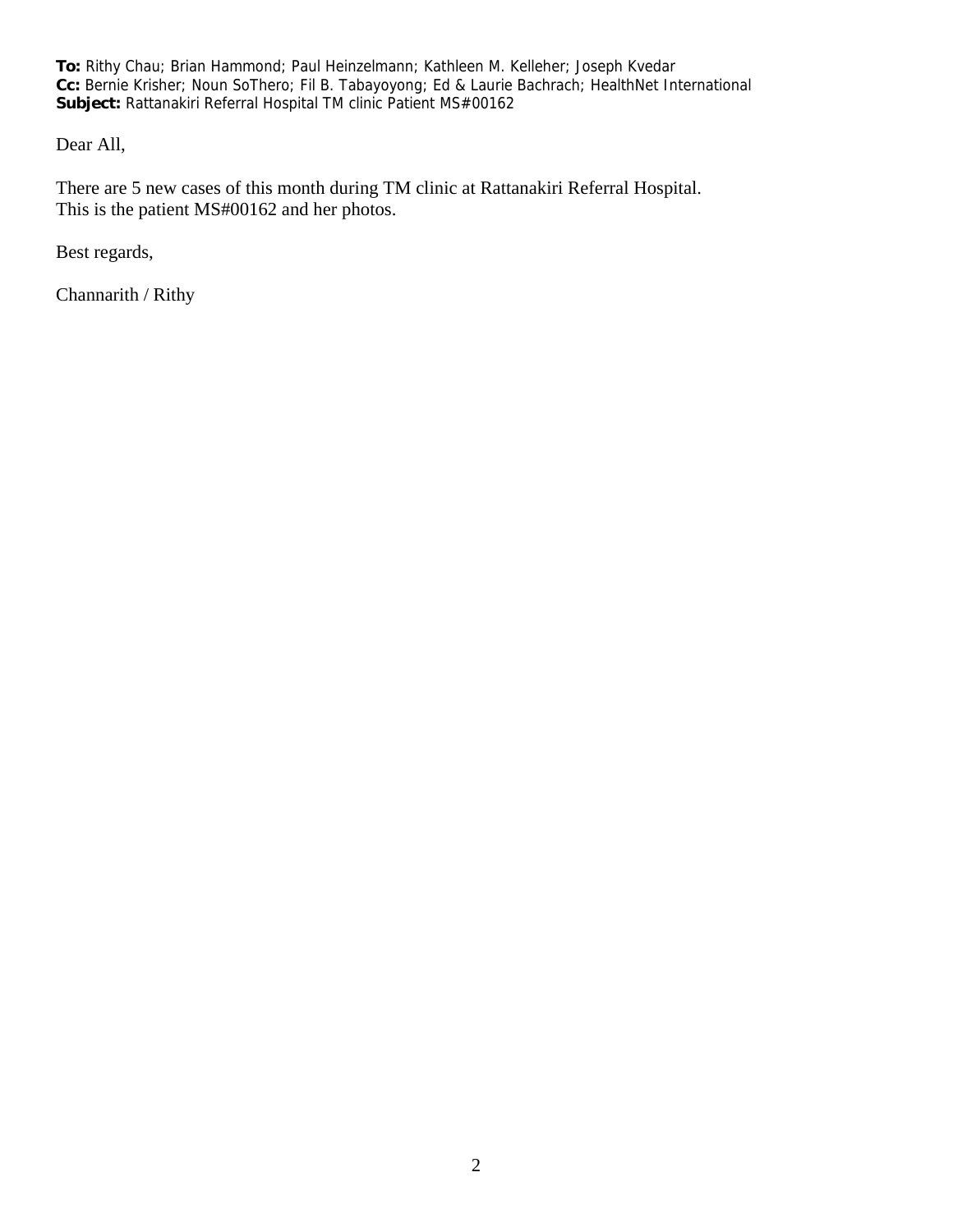# **Rattanakiri Provincial Hospital Telemedicine Clinic with Sihanouk Hospital Center of HOPE and Partners in Telemedicine**



#### **Patient: MS#00162, 44F, Thmey Village (Lumphat District)**

**Chief Complaint:** Epigastric pain x 4 years

**HPI:** 44F with no PMH/SH came in c/o epigastric burning pain and fullness feeling off and on for 4 yrs with increased burping, decreased appetite, malaise and feeling weak; denied any N/V/D, CP, SOB, HA, dizziness, syncope and BM without mucus or blood; no black stool.

**PMH/SH:** None

**Social Hx:** Tob 3 cig x >20yrs; 100cc EtOH qd x 1 mo postpartum x 12 children

**Allergies:** NKDA

**Family Hx:** Brother 30+ with TB completed tx

**ROS:** no balance diet due to lack of food

**PE: Vital Signs: BP 123/75 P 62 R 20 T 36.5C Wt**

**General:** Look cachetic, not tachypneic

**HEENT:** slightly pale conjunctiva, no oropharyngeal lesions, no lymphadenopathy, no thyromegaly, no neck bruit

**Chest:** CTA and HRRR without murmur

**Abdomen:** Soft, flat, +BS, slight generalized tenderness with epigastric fullness, no HSM, no CVA tenderness

**Musculoskeletal:** no edema

**Neuro:** Normal DTR, motor & sensory intact, normal gait, no tremor

**GU:** NA

**Rectal:** NA

**Previous Lab/Studies:**

**Lab/Studies Requests:** Hb=12

#### **Assessment:**

- 1. Dyspepsia
- 2. Parasititis
- 3. Cachexia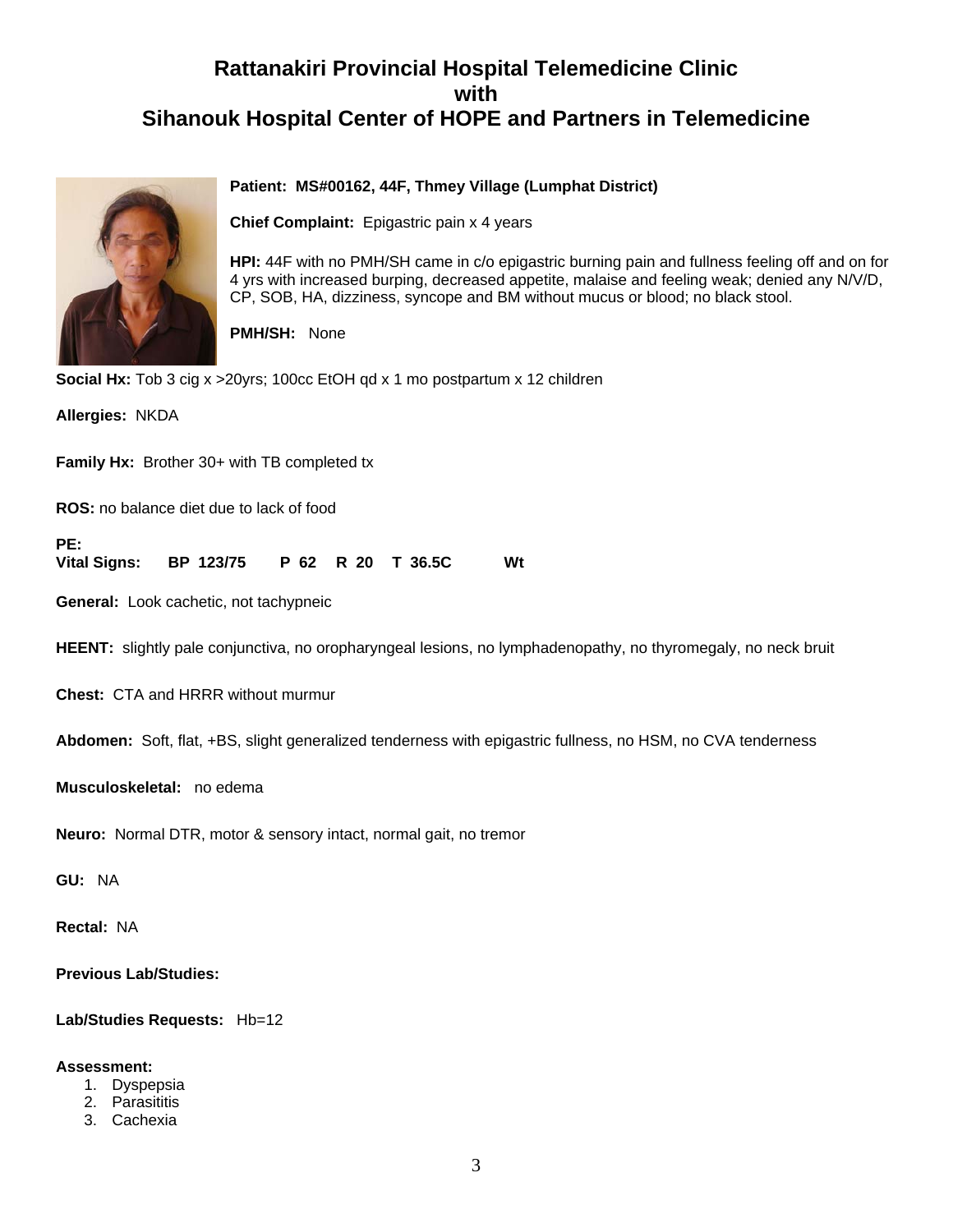#### **Plan:**

- 1. MgAl(OH)3 250/120mg chew 2 po qid prn
- 2. Mebedazole 100mg chew 1 po bid x 3d
- 3. MTV 1 po qd
- 4. Para 500mg 1 po qid prn pain

#### **Comments/Notes:**

**Examined by:** Chau Rithy, PA-C Date: 21/2/06

Please send all replies to [kirihospital@yahoo.com](mailto:kirihospital@yahoo.com) and cc: to [tmed\\_rithy@online.com.kh](mailto:tmed_rithy@bigpond.com.kh) .

*The information transmitted in this e-mail is intended only for the person or entity to which it is addredded and may contain confidential and/or priviledged material. Any review, retransmission, dissemination or other use of or taking of any action in reliance upon, this information by persons or*  entities other than the intended recipient is prohibited. If you received this e-mail in error, please contact the sender and delete material from any *computer.*

**From:** Smulders-Meyer, Olga,M.D. [mailto:OSMULDERSMEYE@PARTNERS.ORG] **Sent:** Wednesday, February 22, 2006 5:12 AM **To:** Fiamma, Kathleen M.; kirihospital@yahoo.com **Cc:** tmed\_rithy@bigpond.com.kh **Subject:** RE: Rattanakiri Referral Hospital TM clinic Patient MS#00162

The patient is a 44 year old woman with chronic epigastric pain and fullness, anemia and malnutrition leading to weightloss. Her past medical history is negative . She is post partum, premenstrual, and so a slightly low Hct is not unusual in her age group.

However, her epigastric complaints could be caused by a number of etiologies:

She is both a smoker and she consumes alcohol daily, which puts her at increased risk for gastritis. She should be advised to stop drinking alcohol completely and preferably she should consider smoking cessation as well. It will be important to make her return for follow up visits to achieve these 2 goals by really educating her on the harmful effects of daily Alcohol intake and daily smoke inhalation.

She could be Vitamin B12 deficient, leading to pernicious anemia. You could ask the lab to check her MCV, and if it is over 100, she has Megaloblastic anemic indicative of pernicous anemia. I think it is a very good idea to give her a daily multivitamin that contains a good dose of Vit. B12 and Folate for that reason. Ask her to take it with her main meal as these pills can be acidic as they contain high dose Vitamin C in them causing more epigastric pain.

She could have plain stress gastritis, and Ranitidine and diet changes would be the treatment as well. You mention excessive burping, which is usually caused by anxiety, so you may want to inquire if she is anxious, depressed or stressed.

I recommend that you start her on Ranitidine 150 mg BID, or Tagamet 300 mg bid, to reduce the acid in her stomach. She should be advised to avoid all high acid drinks, fruits and spicy foods. If her symptoms are consistent with gastritis, her symptoms should improve in about 4-6 weeks.

If you have any Omeprazole available, 20 mg tablets, I would try her on that Q day for about a month, as this drug suppresses the Acid production in the stomach very well.If symptoms persist, she should return to clinic for further evaluation, which would mean an upper GI series or an Upper Endoscopy to rule out an epigastric malignancy. Particularly patients with Vit B12 deficency are at increased risk for a gastric malignancy.

I don't think her brother's TB is important in her symptoms as TB usually causes enteritis, with diarrhea and malabsorption and this patient has no diarrhea, so i think we can safely assume this is not TB.

I hope this was helpful to you.

Sincerely, Olga Smulders-Meyer, MD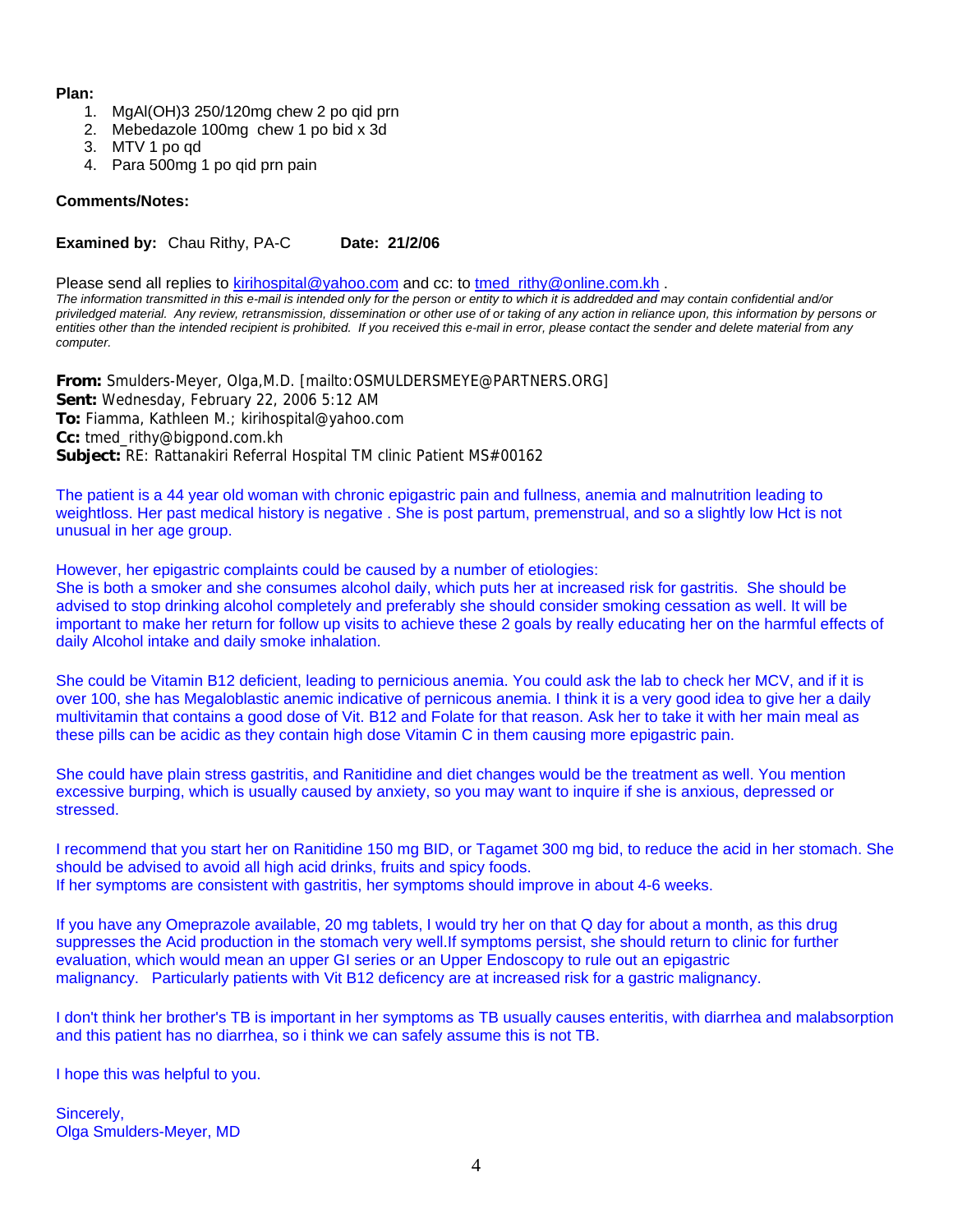**From:** Kiri Hospital [mailto:kirihospital@yahoo.com] **Sent:** Tuesday, February 21, 2006 5:41 PM **To:** Rithy Chau; Brian Hammond; Paul Heinzelmann; Kathleen M. Kelleher; Joseph Kvedar; Cornelia Haener; Ruth Tootill **Cc:** Bernie Krisher; Noun SoThero; Fil B. Tabayoyong; Ed & Laurie Bachrach; HealthNet International **Subject:** Rattanakiri Referral Hospital TM clinic Patient CL#00159

Dear All,

This is the patient CL#00159 and her photos.

Best regards,

Channarith / Rithy

# **Rattanakiri Provincial Hospital Telemedicine Clinic with Sihanouk Hospital Center of HOPE and Partners in Telemedicine**



**Patient: CL#00159** ,Sex F, age 45 yrs, bafing villag

**Chief Complaint:** she has one mass on the right breast

**HPI:** she has a mass on the right breast for one month ago when she think about her breast mass she has headache , she never treat by private clinic, slight pain to touch it, no fever, no redness, no swollen glands in armpits; no other mass in other breast. Mass about size of small finger.

**PMH/SH:** hypertension**:** hypertension (aldomet(methyldopa) 1 tab P.O bid prn for 10 yrs

**Social Hx:** no smoking, no drinking.

**Allergies:** never

**Family Hx:** never

**ROS**

| PE:                   |  |  |                            |
|-----------------------|--|--|----------------------------|
| Vital Signs: BP150/90 |  |  | <b>P66 R26 T37 Wt 50kg</b> |

**General:** look stable , alert and oriented \*3

**HEENT:** no pharyngeal lesion, pink conjunctive, no lymphadenopathy, no thyroid enlargement, no neck bruit , no JVD

**Chest:** she had one mass on the right breast (smooth, fluctuant, mobile, slight tenderness), no lymphadenopathy, lung clear to auscultation on the both side, HRRR no murmur.

**Abdomen:** soft , flat , BS normal

**Musculoskeletal:** unremarkable

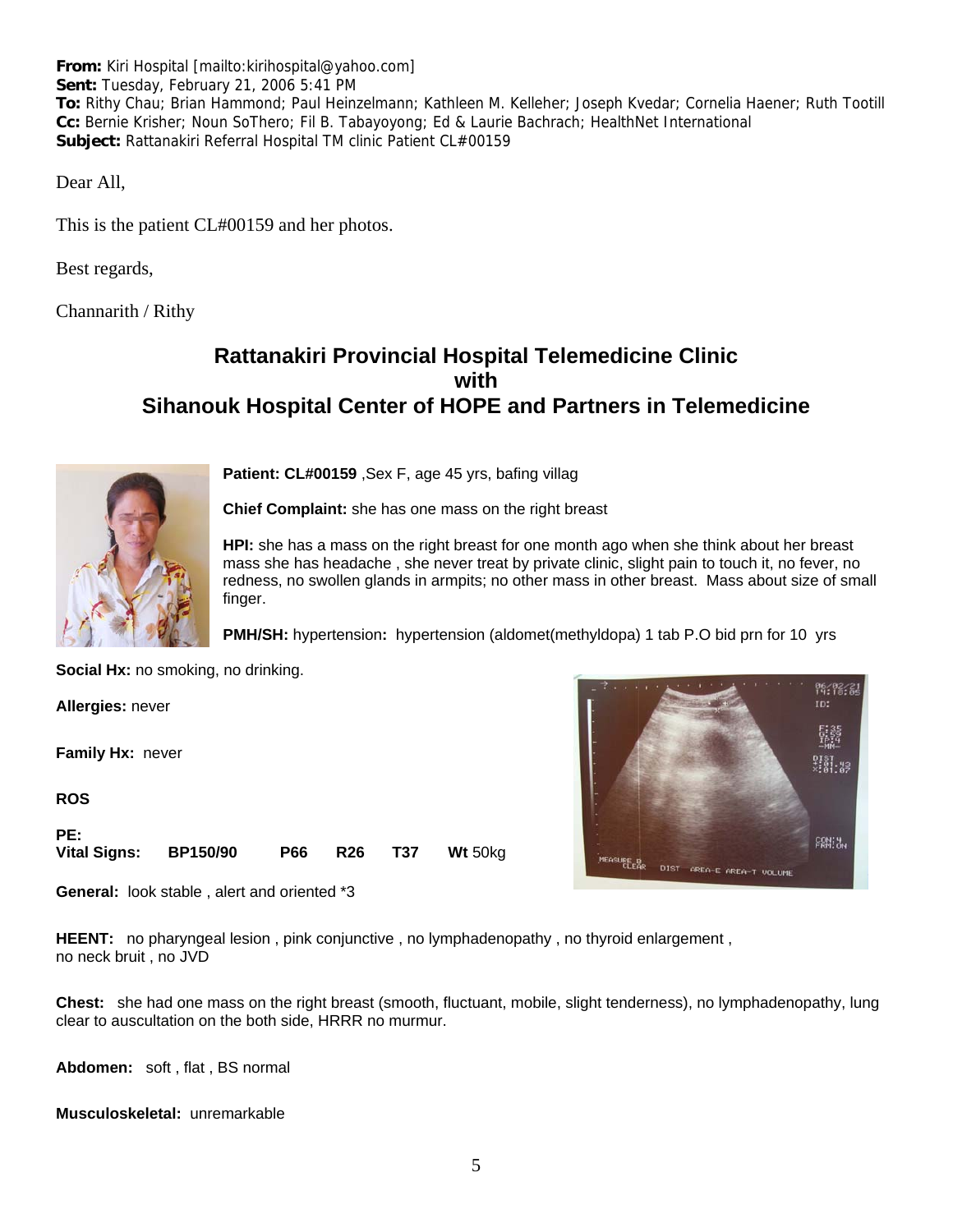**Neuro:** DTR normal

**GU:**

**Rectal:**

**Previous Lab/Studies:**

**Lab/Studies Requests:** echo breast mass :u/s of right breast mass: 14mm\*10mm cystic mass BLOOD=HB: CREATININE: GLUCOSE: CHOLESTEROL: K: Na **Assessment:** Right breast cyst

**Plan:** 1/ paracetamol(500mg) 1tablet p.o qid prn pain 2/ HCTZ (50mg ) 1/2tab p.o qd

**Comments/Notes:**

**Examined by: SIRK RATTANAK Date: 21/02/2006**  KHE SOKHOM CHAU RITHY

Please send all replies to **[kirihospital@yahoo.com](mailto:kirihospital@yahoo.com)** and cc: to [tmed\\_rithy@online.com.kh](mailto:tmed_rithy@bigpond.com.kh) . *The information transmitted in this e-mail is intended only for the person or entity to which it is addredded and may contain confidential and/or priviledged material. Any review, retransmission, dissemination or other use of or taking of any action in reliance upon, this information by persons or entities other than the intended recipient is prohibited. If you received this e-mail in error, please contact the sender and delete material from any computer.* 

**From:** Fiamma, Kathleen M. [mailto:KFIAMMA@PARTNERS.ORG] **Sent:** Wednesday, February 22, 2006 5:25 AM **To:** kirihospital@yahoo.com **Cc:** tmed\_rithy@online.com.kh **Subject:** FW: Rattanakiri Referral Hospital TM clinic Patient CL#00159

-----Original Message----- **From:** dsands@bidmc.harvard.edu [mailto:dsands@bidmc.harvard.edu] **Sent:** Tuesday, February 21, 2006 1:40 PM **To:** Fiamma, Kathleen M. **Subject:** RE: Rattanakiri Referral Hospital TM clinic Patient CL#00159

45 yo female who has hypertension, which is not controlled, and a breast mass, which you've demonstrated to be cystic.

1. Breast Mass. By your ultrasound, this is cystic and is small. She could be seen back in a month and, if still present, should be aspirated, with the aspirate sent to hospital for pathology analysis. Otherwise, pain medication would be fine for now.

2. Hypertension, Poorly controlled. Patient must be told about the importance of taking her medication daily. I don't know if her BP is high because she is not taking her methyldopa or if she needs an additional medication. I don't want to ad medication if she's not even taking the first one. If she is not tolerating the methyldopa, you can change her to something she can better tolerate (for example, enalapril 10mg/day or hydrochlorothiazide 25mg/day). She needs to have BP checked in one month.

Thank you.

*- Danny* 

#### *Daniel Z. Sands, MD, MPH, FACP, FACMI*

Assistant Clinical Professor of Medicine, Harvard Medical School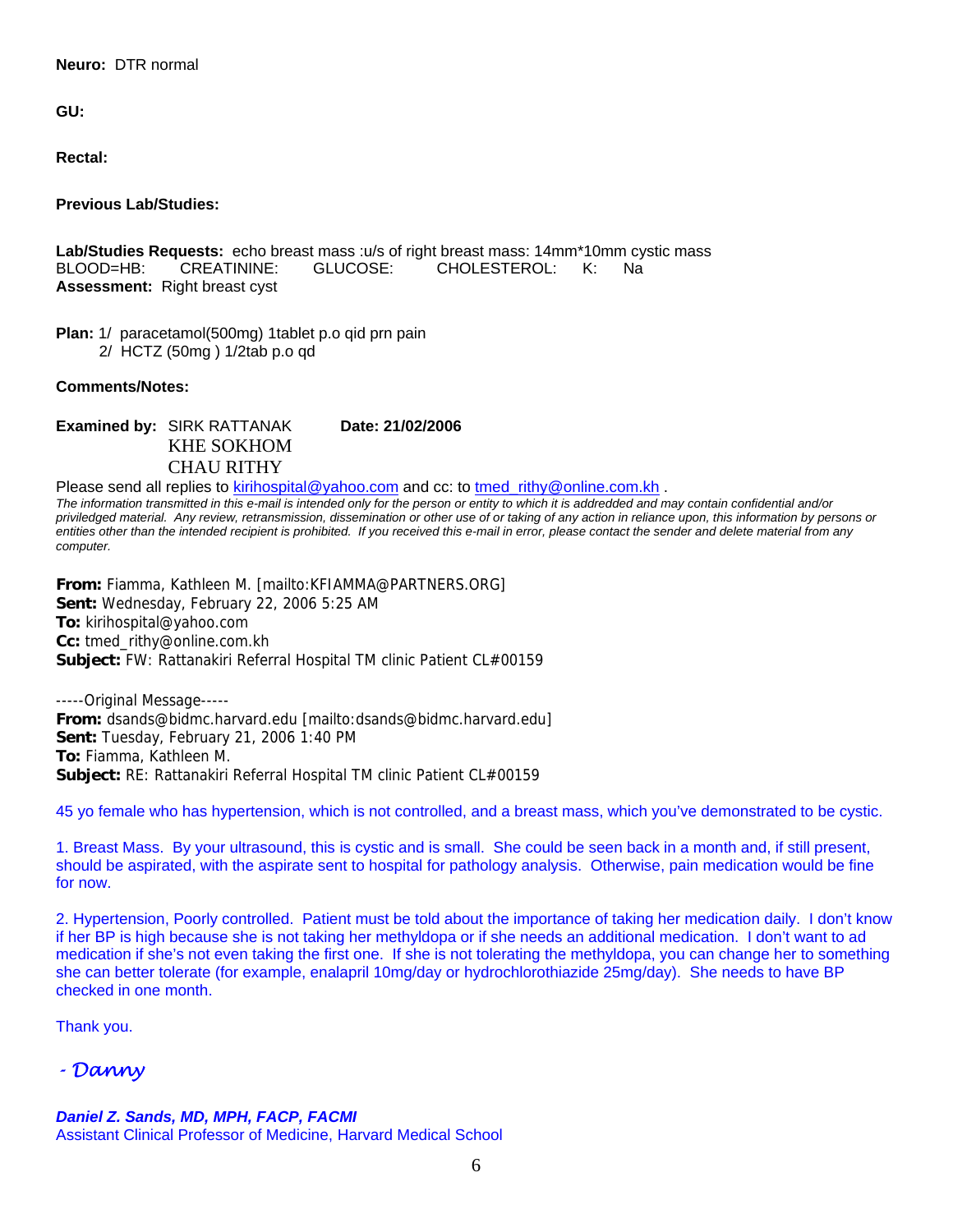Faculty, Harvard-MIT Division of Health Sciences and Technology Associate in Medicine, Beth Israel Deaconess Medical Center Director, American Medical Informatics Association Advisor, Center for Health Information and Decision Systems, Robert H. Smith School of Business, University of Maryland

**From:** Cornelia haener [mailto:Cornelia\_Haener@online.com.kh] **Sent:** Wednesday, February 22, 2006 9:16 AM **To:** 'Kiri Hospital'; 'Rithy Chau'; 'Brian Hammond'; 'Paul Heinzelmann'; 'Kathleen M. Kelleher'; 'Joseph Kvedar'; 'Ruth Tootill'

**Cc:** 'Bernie Krisher'; 'Noun SoThero'; 'Fil B. Tabayoyong'; 'Ed & Laurie Bachrach'; 'HealthNet International' **Subject:** RE: Rattanakiri Referral Hospital TM clinic Patient CL#00159

Dear all,

The patient has a very small cyst which does not need any surgical intervention right now. Sometimes, emptying the cyst with aspiration helps to reduce symptoms. If the cyst gets bigger despite aspiration, she might benefit form excision. **Thanks** Cornelia

**From:** Kiri Hospital [mailto:kirihospital@yahoo.com] **Sent:** Tuesday, February 21, 2006 7:56 PM **To:** Rithy Chau; Brian Hammond; Paul Heinzelmann; Kathleen M. Kelleher; Joseph Kvedar **Cc:** Bernie Krisher; Noun SoThero; Fil B. Tabayoyong; Ed & Laurie Bachrach; HealthNet International **Subject:** Rattanakiri TM Clinic February 2006 Patient RH#00160

Dear All,

Here is the next case RH#00160 and photos.

Best Regards, Channarith/Rithy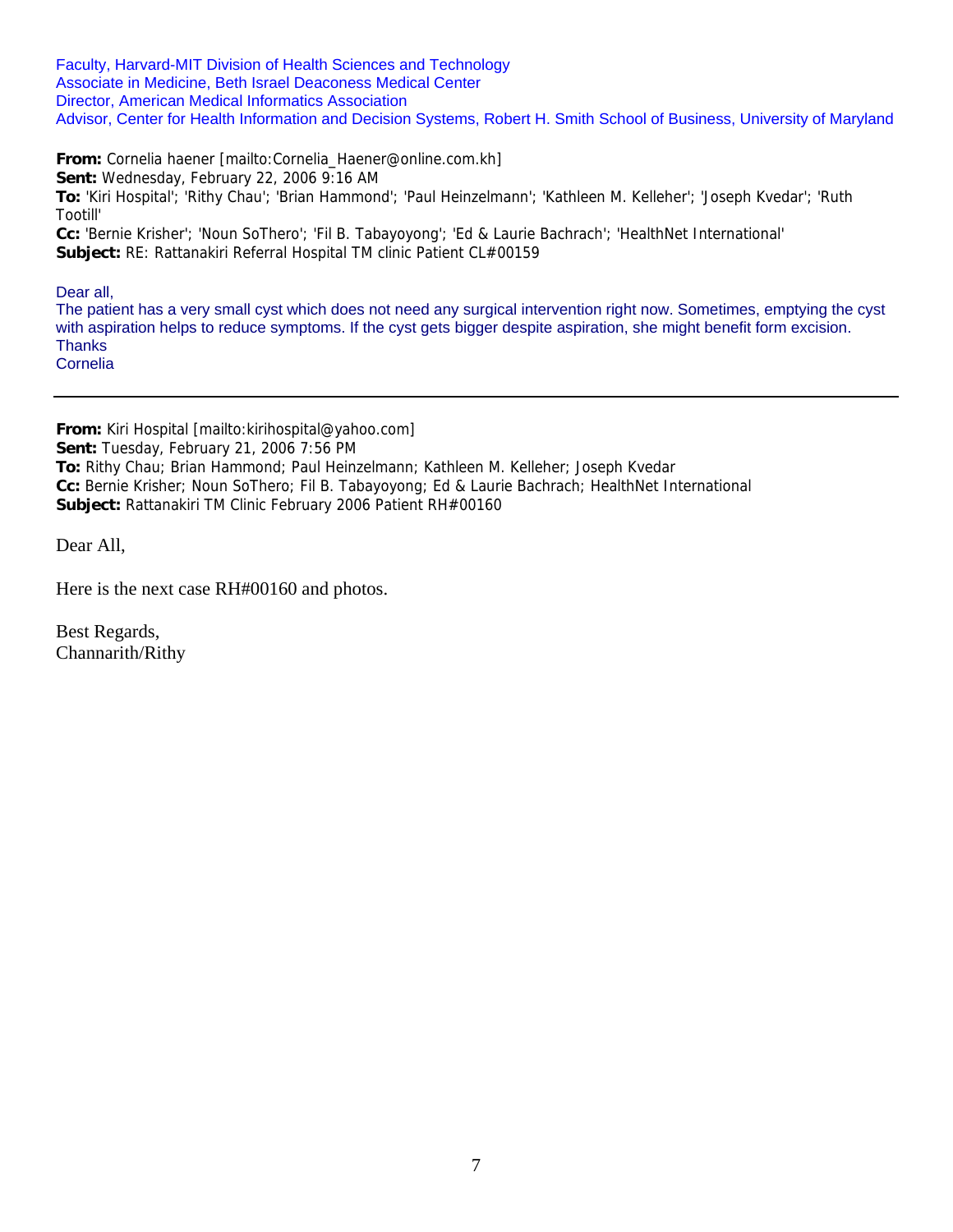# **Rattanakiri Provincial Hospital Telemedicine Clinic with Sihanouk Hospital Center of HOPE and Partners in Telemedicine**



#### **Patient: RH#00160,67F, VillageI**

**Chief Complaint:** R shoulder pain and tension of neck x 1 y

knee and back pain and both knee swallowing ,low appetite , and palpitation off and on . no fever **HPI:** her complaint of R shoulder pain radiating to neck , and dizziness off and on x one y with L , no convulsion .

**PMH/SH:** DMii x one y , HTN x one y

**Social Hx:** no smoking , no alcohol

**Allergies:** none

**Family Hx:** no heredity familial disorder,

**ROS:**

#### **PE:**

**Vital Signs: BPsitting R:150/100, L:160/110, standing:R:160/90, L:150/110,Lying R:180/100, L:170/120 P:70/mn(pvc) R24 T36.5 Wt**

#### **General:**

|                                                                                                                                                                           | HOENG, RETH<br>#STAT#1060221004626<br>10:                                                              | 21.02.06 0:46                                                                                                                                                                                               | HOENG, RETH<br>ID <sub>z</sub><br>#STAT#1060221004626                                                                                                                                                                                                                                                      | 21.02.06 0:46          |
|---------------------------------------------------------------------------------------------------------------------------------------------------------------------------|--------------------------------------------------------------------------------------------------------|-------------------------------------------------------------------------------------------------------------------------------------------------------------------------------------------------------------|------------------------------------------------------------------------------------------------------------------------------------------------------------------------------------------------------------------------------------------------------------------------------------------------------------|------------------------|
| <b>HEENT:</b> eye pale palpebral<br>conjunctival, ptyregium-naral - both<br>eyes, PERLA, tougue slightly,<br>deviated highside                                            | 67 YEARS<br>D.0.8.<br>FEMALE<br>$lbs.$ $B/P$ :<br>in.<br>Meds:<br><b>DR NHEM SOPHY</b><br>Dr:<br>Tech: | $87$ bpm<br>Vent. Rate:<br>$88$ ms<br>P Duration:<br>$102$ $ms$<br><b>QRS</b> Duration:<br>$112$ ms<br>PR Interval:<br>$412$ ms<br>OT Interval:<br>457 ms<br>OTc Interval:<br>$2^*$ 41'<br>$P-R-TAXIS: 6B"$ | SINUS RHYTHM<br>SINO-ATRIAL 2nd DEGREE MOBITZ II BLOCK<br>Abnormal P terminal force<br>POSSIBLE LEFT ATRIAL ABNORMALITY<br>High voltage in limb leads<br>Tall R wave in lateral leads<br>PROBABLE LEFT VENTRICULAR HYPERTROPHY<br>ST junctional depression<br>NON SPECIFIC ST CHANGES<br>Summary: ABNORMAL |                        |
| <b>Chest:</b> lungs: clear both side, no ral<br>,no rhonchi<br>heart: s1 s2 splitting, no murmur,<br>PMI- HEPT5TH intercostal space,<br>mid clavical line, regular cardio |                                                                                                        |                                                                                                                                                                                                             |                                                                                                                                                                                                                                                                                                            | * Unconfirmed Analysis |
| rate.<br>Abdomen: slightly tympatic,<br>haperperistalsis, kidney not palpable                                                                                             |                                                                                                        | avu                                                                                                                                                                                                         | V2.                                                                                                                                                                                                                                                                                                        |                        |
|                                                                                                                                                                           |                                                                                                        | aVF                                                                                                                                                                                                         | <b>V3</b>                                                                                                                                                                                                                                                                                                  |                        |
| Musculoskeletal: no bipedal<br>pitting edema, both knee<br>swallowing.                                                                                                    |                                                                                                        |                                                                                                                                                                                                             |                                                                                                                                                                                                                                                                                                            |                        |
| <b>Neuro:</b> sensory and motor are<br>intact                                                                                                                             | $L: 10$ mm/mV<br>$10$ mm $/mV$                                                                         | $25$ mm $/s$<br>$60^{\circ}$ 0.12-40 Hz                                                                                                                                                                     | $L = 10$ mm $ImV$<br>BURGICK WASHINGTON PLATFORM<br>$C: 10$ mm $/mV$                                                                                                                                                                                                                                       | $60° 0.12 - 40$        |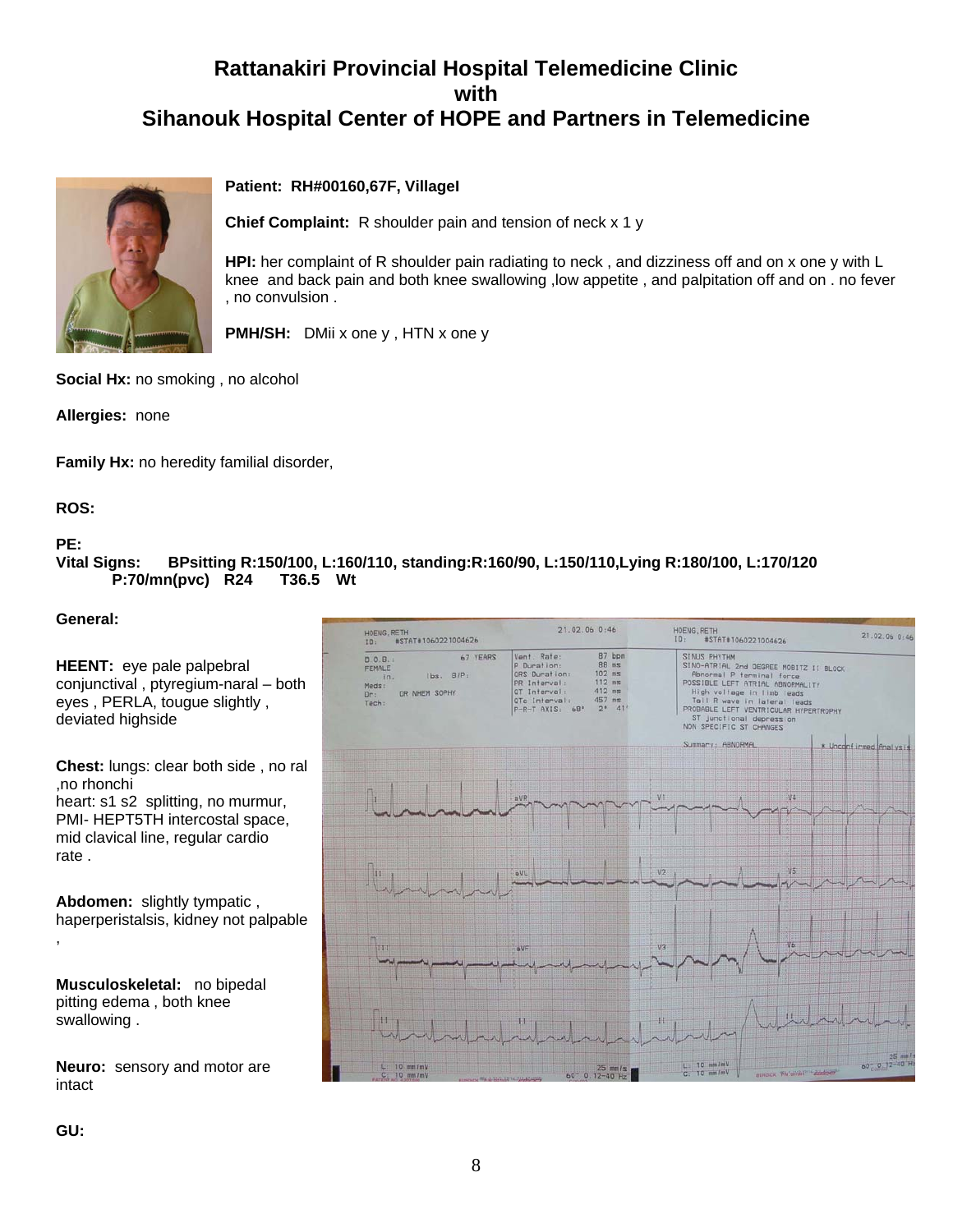**Rectal:**

#### **Previous Lab/Studies:**

**Lab/Studies Requests:** CBC , Na , K , fasting glucose , urea , cholesterol , creatinine , aslo , chest x ray, EKG , Ultrasound abdominal.

**Assessment:** 1.HTN moderate severse 2.DMii 3.Rhumatoid gout article .

**Plan:** 1.altenolol 50mg 1 tab po qd x 1 week ,to control BP every week 2.metformin 500 mg 1 tab po qd 3.Napren 220mg 1 tab po bid x 15 days

**Comments/Notes:** please, give a good idea

#### **Examined by:** San **Date: 21/2/2006**

Please send all replies to [kirihospital@yahoo.com](mailto:kirihospital@yahoo.com) and cc: to [tmed\\_rithy@online.com.kh](mailto:tmed_rithy@bigpond.com.kh) . *The information transmitted in this e-mail is intended only for the person or entity to which it is addredded and may contain confidential and/or priviledged material. Any review, retransmission, dissemination or other use of or taking of any action in reliance upon, this information by persons or entities other than the intended recipient is prohibited. If you received this e-mail in error, please contact the sender and delete material from any computer.*

**From:** Kreinsen, Carolyn Hope,M.D. [mailto:CKREINSEN@PARTNERS.ORG] **Sent:** Wednesday, February 22, 2006 9:27 AM **To:** kirihospital@yahoo.com **Cc:** tmed\_rithy@online.com.kh **Subject:** FW: Rattanakiri TM Clinic February 2006 Patient RH#00160

-----Original Message----- **From:** Kreinsen, Carolyn Hope,M.D. **Sent:** Tuesday, February 21, 2006 9:23 PM **To:** Fiamma, Kathleen M. **Subject:** RE: Rattanakiri TM Clinic February 2006 Patient RH#00160

#### Case Summary:

This 67 year old woman presents with a one year history of right shoulder and neck pain with a radicular component to the neck pain and intermittent dizziness. She also has concerns of occasional palpitations with bilateral knee swelling, left knee pain and back pain. She has a known one year history of diabetes mellitus II and hypertension. On examination, she has moderate to severe hypertension, no orthostasis, a ? laterally displaced PMI, bilateral knee swelling but no distal peripheral edema and a normal neurological exam aside from possible slight tongue deviation.

The attached photo indicates minor bilateral periorbital edema, loss of hair of the lateral eyebrows and possible fullness in her anterior neck. Her EKG shows sinus rhythm with left ventricular hypertrophy, borderline upsloping ST depression in leads V4-V6 and one premature ventricular contraction (PVC).

1. Hypertension: This is poorly controlled. Given her palpitations and facial appearance, it would be worth adding a TSH to her labs to rule out a thyroid source. Has she been taking any medication for her blood pressure over the past year? The atenolol is a good idea. It might be beneficial to consider starting the atenolol at a lower dosage - 25 mg each day with the addition of enalopril or lisinopril 5 mg, as well, in light of her diabetes. I'd check to make certain that the BUN, creatinine and potassium are normal before starting the enalopril/lisinopril and would recheck those levels again to make certain that there is no rise in renal indices after initiation. She will need her blood pressure to be rechecked in one month, earlier if possible. She has evidence of LVH on her EKGShe should have a urinalysis to rule out proteinuria.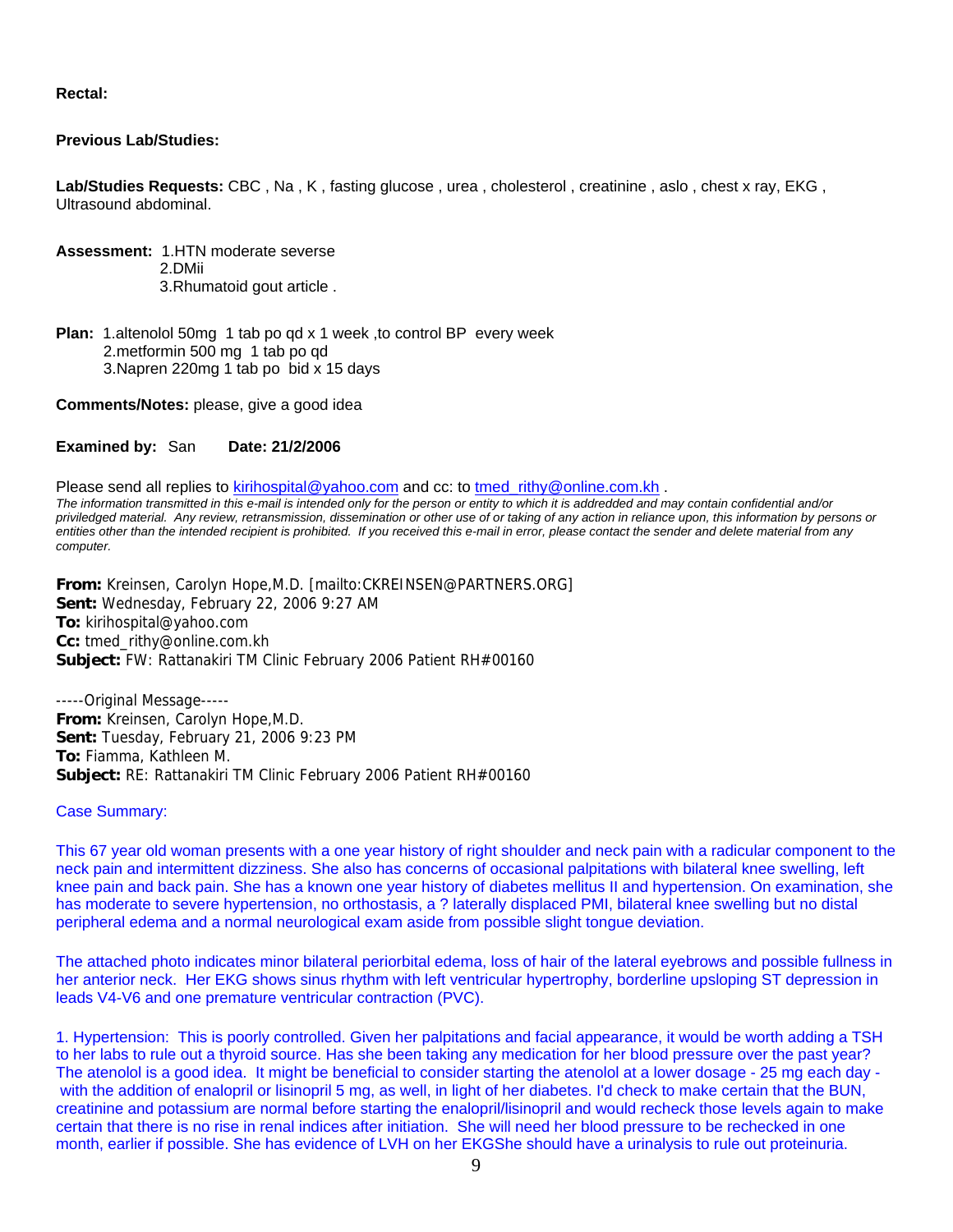2. Diabetes Mellitus: I'd recommend that liver function tests be checked with start of the metformin. Is it possible to get a hemoglobin A1C if the fasting blood sugar is elevated?

3. Neck/Right Shoulder Pain: This sounds musculoskeletal in nature. If possible, it would be helpful to get cervical spine x-rays. I suspect that she has osteoarthritis and some degenerative disk disease. The Napren should be helpful for pain relief in the short run. Cervical spine disease may be the source of her dizziness.

4. Palpitations: Her EKG showed one PVC. Is her dizziness momentary or persistent? If momentary, it might be due to PVCs. She probably should have an echocardiogram in the future, given her hypertension, LVH on EKG and dizziness. Does she have any chest pain, light-headedness, nausea, shortness of breath or faintness/light-headedness associated with the palpitations?

5. Swollen/Painful Joints: The etiology of this is unclear. When did these symptoms start? Are the joints red or warm? Does she have a known history of gout? It would be helpful to check a sedimentation rate (ESR), ANA, rheumatoid factor and uric acid level, if possible.

Hope this is helpful.

Thanks,

**Carolyn** 

**From:** Kiri Hospital [mailto:kirihospital@yahoo.com] **Sent:** Tuesday, February 21, 2006 8:02 PM **To:** Rithy Chau; Brian Hammond; Paul Heinzelmann; Kathleen M. Kelleher; Joseph Kvedar **Cc:** Bernie Krisher; Noun SoThero; Fil B. Tabayoyong; Ed & Laurie Bachrach; HealthNet International **Subject:** Rattanakiri TM Clinic February 2006 Patient OP#00161

Dear All,

Here is the next case OP#00161 and photos.

Best Regards, Channarith/Rithy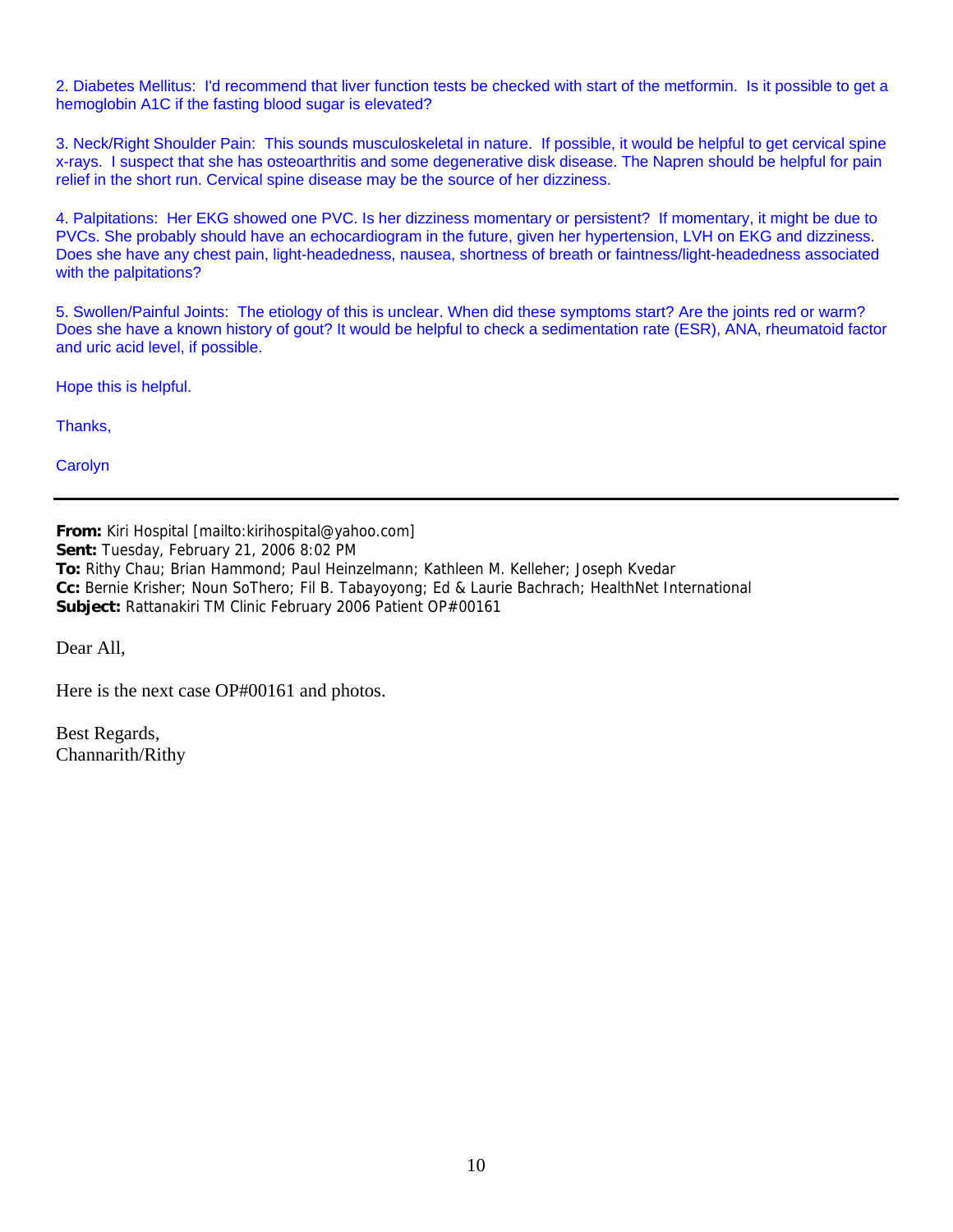# **Rattanakiri Provincial Hospital Telemedicine Clinic with Sihanouk Hospital Center of HOPE and Partners in Telemedicine**



#### **Patient: OP#00161, 78F, VIllage I**

**Chief Complaint:** productive Cough and dyspnea x 3 months

**HPI:** his complaints of productive cough and dyspnea wiht low appetite , and low weigh , his dyspnea characterize by when he lie on the bed and walk a long distance and get up the stair .no fever , no chest pain , no dizzness, no tinnitus.

**PMH/SH:** surgery of hernie x one at Ratakiri hospital.

**Social Hx:** no alcohol , smoking since he was 17 year old

**Allergies:** none

**Family Hx:** his son has DMII

**ROS:**

**PE: Vital Signs: BP 130/90 P 65/mn R, O2 sat 94 T36.0/axill Wt**

**General:** look week, slightly

**HEENT:** pale palpebral conjonctivae, PERLA,

**Chest:** Lungs: low breath sound , mid lung – crepitant rales,

Heart:irregular heart rate and rhythm , high S1, holosystolic murmur,

**Abdomen:** palpable apple –sized massmid abdominal.

**Musculoskeletal:** clabling of fingures on both hand.

**Neuro:** sensory and motor are intact

**GU:**

**Rectal:**

**Previous Lab/Studies:** chest –x ray

**Lab/Studies Requests:** Chest –x ray, EKG, CBC, electrolyte, AFB.



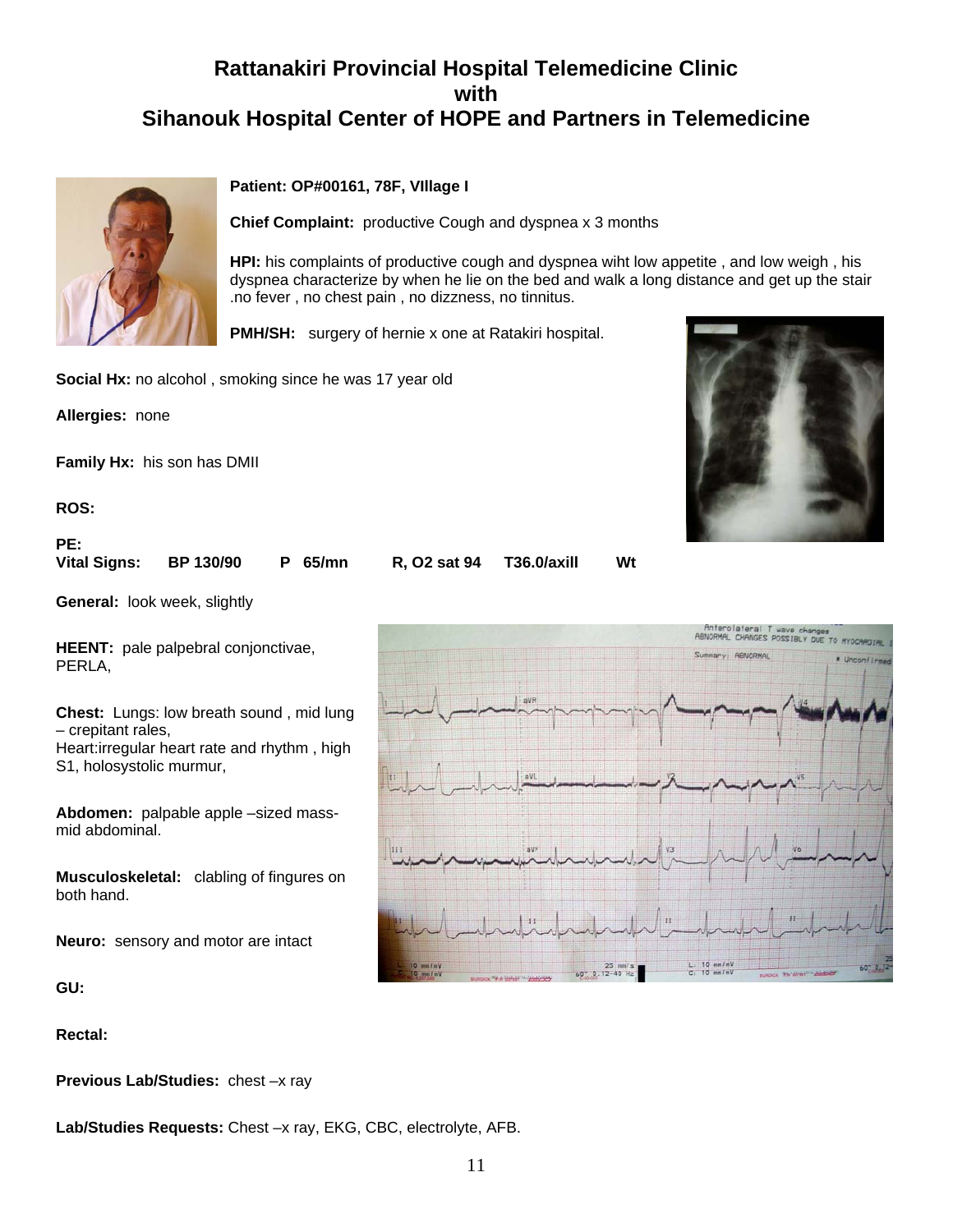**Assessment:** 1.COPD 2. PTB 3.pneumona 4.PVC

**Plan:** 1. Albuterol spray 2 puft bid 2. give the drug TB after smear positive 3.Clarithromycine 500 mg 1 tab po bid x 10 days



**Comments/Notes:** What is PVC?

**Examined by:** San **Date: 21/2/06**

Please send all replies to [kirihospital@yahoo.com](mailto:kirihospital@yahoo.com) and cc: to [tmed\\_rithy@online.com.kh](mailto:tmed_rithy@bigpond.com.kh) . *The information transmitted in this e-mail is intended only for the person or entity to which it is addredded and may contain confidential and/or priviledged material. Any review, retransmission, dissemination or other use of or taking of any action in reliance upon, this information by persons or entities other than the intended recipient is prohibited. If you received this e-mail in error, please contact the sender and delete material from any computer.* **From:** Fiamma, Kathleen M. [mailto:KFIAMMA@PARTNERS.ORG]

**Sent:** Wednesday, February 22, 2006 5:24 AM **To:** kirihospital@yahoo.com **Cc:** tmed\_rithy@online.com.kh **Subject:** FW: Rattanakiri TM Clinic February 2006 Patient OP#00161

-----Original Message----- **From:** Medoff, Benjamin D.,M.D. **Sent:** Tuesday, February 21, 2006 2:20 PM **To:** Fiamma, Kathleen M. **Subject:** RE: Rattanakiri TM Clinic February 2006 Patient OP#00161

#### Case Summary:

This 78 year old man with a heavy smoking history presents with 3 months of cough and dyspnea associated with weight loss and anorexia. Evaluation discloses some crackles on exam, clubbing, and an abdominal mass. His chest X-ray demonstrates a right upper and mid lung zone infiltrate (by my read but poor quality reproduction). EKG demonstrates some premature ventricular contractions (PVCs).

Differential diagnosis includes pulmonary tuberculosis, other chronic infectious pneumonias (fungal disease, meliodosis, etc), progressive emphysema, or lung neoplasm. I agree with the treatment plans as outlined. If his AFB smear is negative and the Chest X-ray does not improve with the clarithromycin I would recommend a chest CT scan if possible. The abdominal mass should be fully evaluated. He should also be encouraged to discontinue smoking if possible.

Thanks, Ben

Benjamin D. Medoff, MD Associate Director Medical Intensive Care Unit Center for Immunology and Inflammatory Diseases Pulmonary and Critical Care Unit Massachusetts General Hospital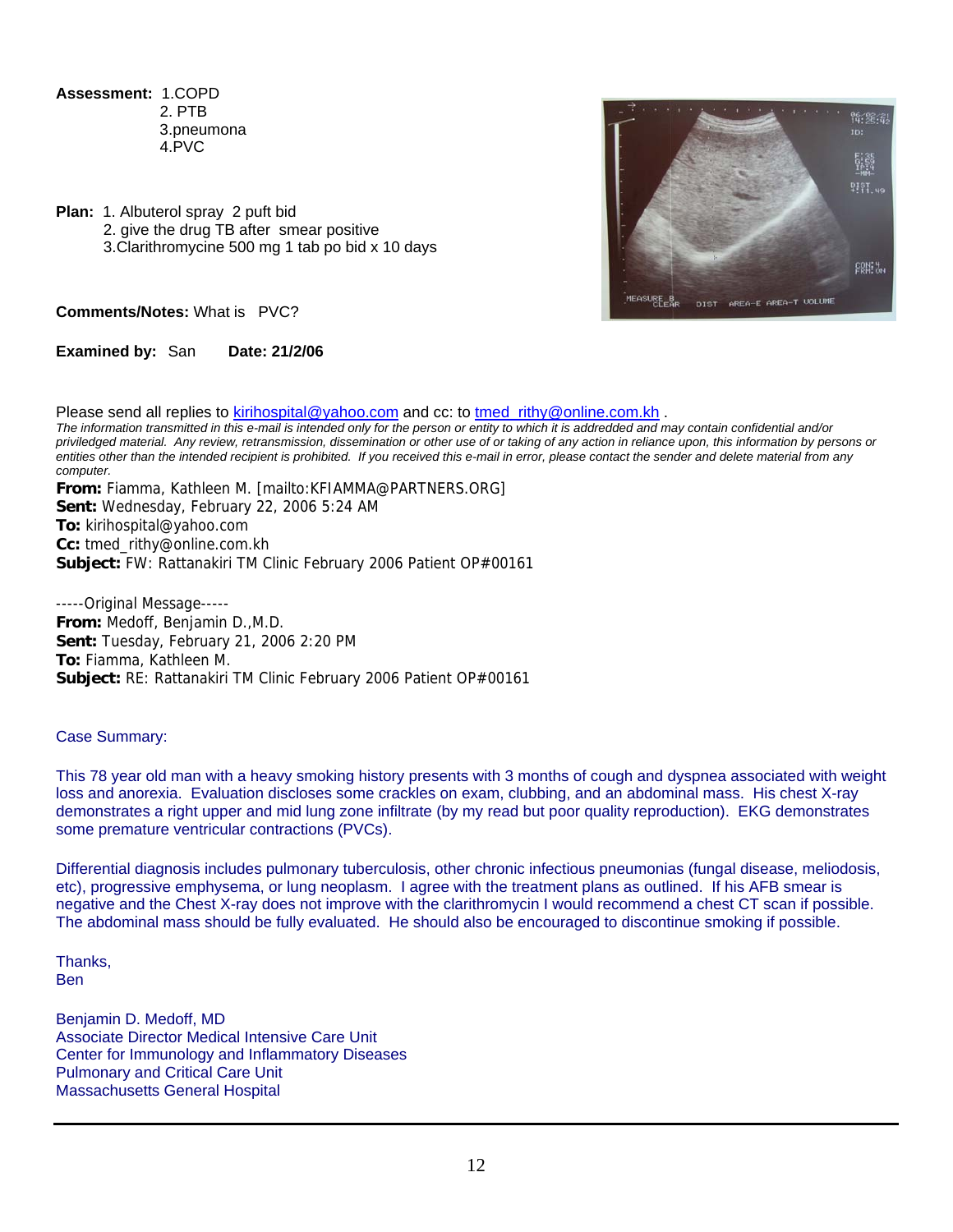**From:** Kiri Hospital [mailto:kirihospital@yahoo.com] **Sent:** Tuesday, February 21, 2006 8:48 PM **To:** Rithy Chau; Cornelia Haener; Ruth Tootill; Brian Hammond; Paul Heinzelmann; Kathleen M. Kelleher; Joseph Kvedar **Cc:** Ed & Laurie Bachrach; HealthNet International; Bernie Krisher; Noun SoThero; Fil B. Tabayoyong **Subject:** Rattanakiri TM Clinic February 2006 Patient TU#00163

Dear All,

Here is the last case sent to you this month, TU#00163 and photo.

Best Regards, San/Channarith

# **Rattanakiri Provincial Hospital Telemedicine Clinic with Sihanouk Hospital Center of HOPE and Partners in Telemedicine**



#### **Patient: TU#00163, 33F, Fang village**

**Chief Complaint:** a small mass (2x5em)on left axillar x 5 months

**HPI:** the firth time, she felt a small mass on her axillar after giving a baby a small mass did not develop from the day to day and palpitation of mass pain radiating to nipple of breath . no loss weigh, no fever , no edema.

**PMH/SH:** unremarkable

**Social Hx:** unremarkable

**Allergies:** none

**Family Hx:** none

**ROS:**

| PE:          |                  |  |                     |  |
|--------------|------------------|--|---------------------|--|
| Vital Signs: | <b>BP 100/70</b> |  | P 65 R 20 T 36.5 Wt |  |

**General:** alerted and oriented

**HEENT:** unremarkable

**Chest:** a small mass on her axillar , which characterize by mobile, soft, no smooth , similar fibroid tissue , size about 2x5 em, slightly tenderness on palpitation , no edema , no lymphnod swallowing ,

**Abdomen:** active BS, no organomegally , no mass .

**Musculoskeletal:** unremarkable,

**Neuro:** sensory and motor are intact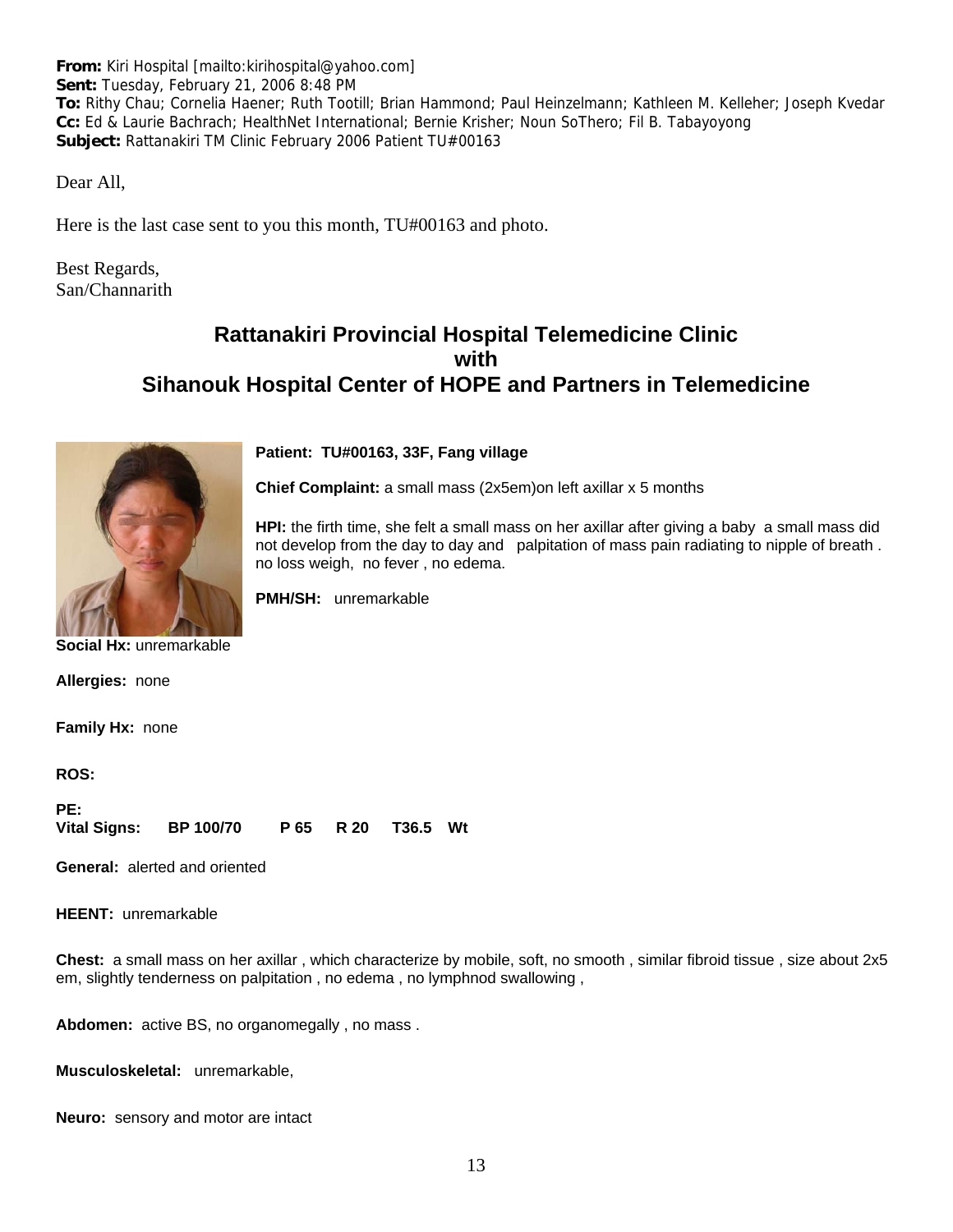**GU:**

**Rectal:**

**Previous Lab/Studies:**

**Lab/Studies Requests:** CBC normal.Platelet:325000/mm3

**Assessment:** 1.left axillar fibroid breast tissue

**Plan:** 1 .Paracetamol 500mg 1 tab po q 6 h pain

**Comments/Notes:** give a good idea

**Examined by:** San **Date: 21/2/06**

Please send all replies to [kirihospital@yahoo.com](mailto:kirihospital@yahoo.com) and cc: to tmed rithy@online.com.kh . *The information transmitted in this e-mail is intended only for the person or entity to which it is addredded and may contain confidential and/or priviledged material. Any review, retransmission, dissemination or other use of or taking of any action in reliance upon, this information by persons or*  entities other than the intended recipient is prohibited. If you received this e-mail in error, please contact the sender and delete material from any *computer.*

**From:** Fiamma, Kathleen M. [mailto:KFIAMMA@PARTNERS.ORG] **Sent:** Wednesday, February 22, 2006 5:24 AM **To:** kirihospital@yahoo.com **Cc:** tmed\_rithy@online.com.kh **Subject:** FW: Rattanakiri TM Clinic February 2006 Patient TU#00163

-----Original Message----- **From:** Healey, Michael J.,M.D. **Sent:** Tuesday, February 21, 2006 12:17 PM **To:** Fiamma, Kathleen M. **Subject:** RE: Rattanakiri TM Clinic February 2006 Patient TU#00163

If this has been present for 5 months, my assesment is that this needs an excisional biopsy to rule out breast cancer and lymphoma, as well as to assess for infectious etiologies. Ultrasound and mammography may be useful prior to having it excised.

Michael Healey, M.D.

**From:** Cornelia haener [mailto:Cornelia\_Haener@online.com.kh] **Sent:** Wednesday, February 22, 2006 9:19 AM **To:** 'Kiri Hospital'; 'Rithy Chau'; 'Ruth Tootill'; 'Brian Hammond'; 'Paul Heinzelmann'; 'Kathleen M. Kelleher'; 'Joseph Kvedar' **Cc:** 'Ed & Laurie Bachrach'; 'HealthNet International'; 'Bernie Krisher'; 'Noun SoThero'; 'Fil B. Tabayoyong' **Subject:** RE: Rattanakiri TM Clinic February 2006 Patient TU#00163

Dear all,

I usually try to explain the patients with this problem that there is nothing to worry about because it is a benign disease. Alternative treatment of course is an operation if she is very bothered by this soft tissue mass, but not really needed. **Thanks** Cornelia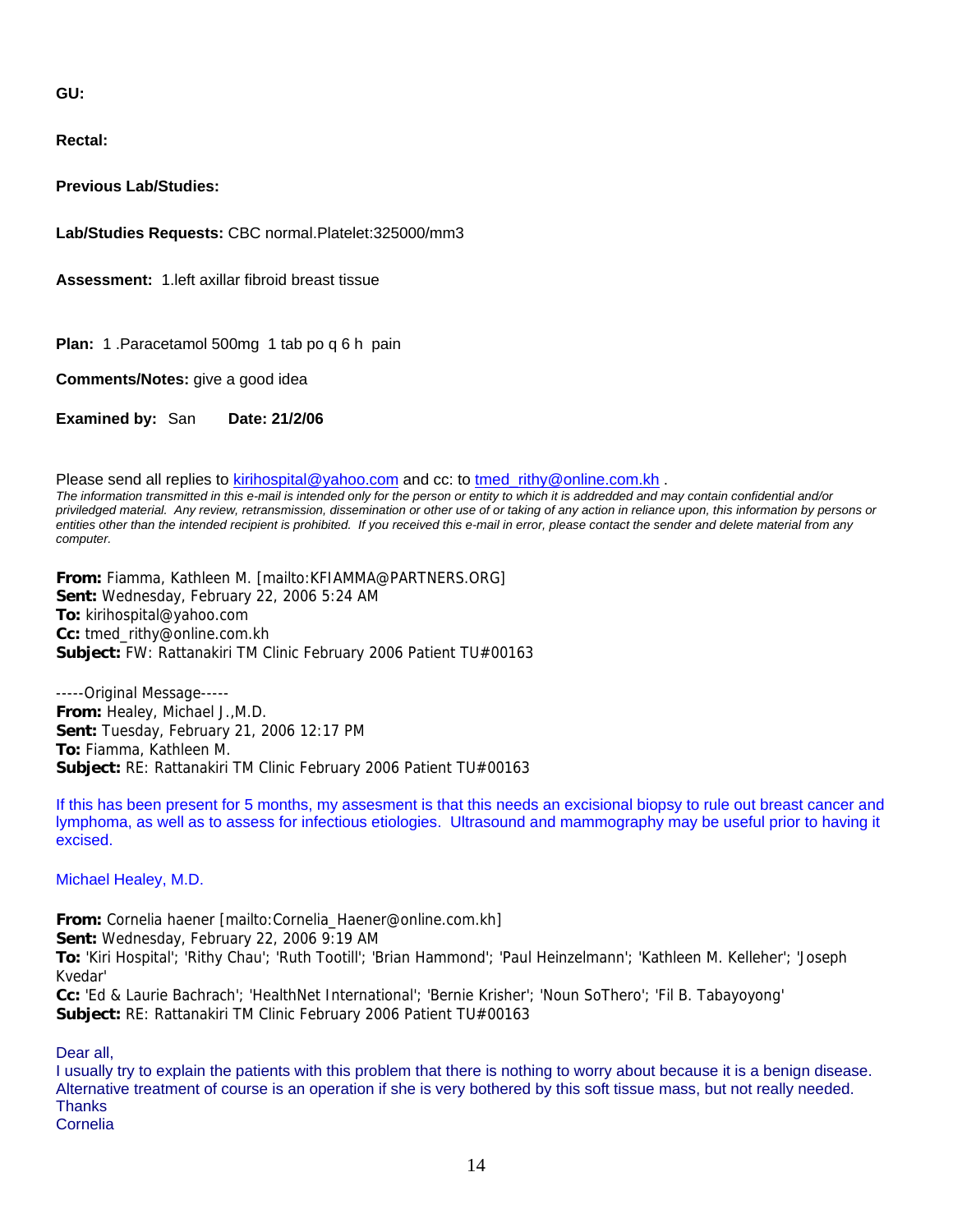# **Wednesday, February 22, 2006**

# **Follow-up Report for Rattanakiri TM Clinic**

There were 5 new and 13 f/u patients seen during this month TM clinic at Rattanakiri Referral Hospital (RRH). The data of all new cases were transmitted and received replies from both Phnom Penh and Boston. Per advice sent by Partners in Boston and Phnom Penh Sihanouk Hospital Center of HOPE as well as advices from PA Rithy on site, the following patients were managed and treated per local staff:

[Please note that in general the practice of dispensing medications at RRH for all patients is usually limited to a maximum of 7 days treatment with expectation of patients to return for another week of supplies if needed be. This practice allows clinicians to monitor patient compliance to taking medications and to follow up on drug side effects, changing of medications, new arising symptoms especially in patients who live away from the town of Banlung and/or illiterate. Medications and lab tests not available/done at RRH are provided by SHCH to TM patients at no cost]

# Treatment Plan for Rattanakiri TM Clinic February 2006

# **1. CL#00159, 45F, Ban Fang Village**

Dx:

- 1. Right breast cyst
- 2. HTN

Tx:

- 1. Paracetamol(500mg) 1tab po qid prn pain
- 2. HCTZ 50mg ½ tab po qd

# **2. RH#00160, 67F, Village I**

Dx:

- 1. HTN
- 2. DMII
- 3. OA?
- 4. PNP

Tx:

- 1. Check TSH, CBC, Electrolyte, BUN, creatinine, fasting glucose, total cholesterol , TG at SHCH.
- 2. Captopril 25mg 1tab po qd x 100 d
- 3. Glibenclamide 5mg 1 tab po qd x 100d
- 4. Paracetamol500mg 1 tab po qid prn x 50 tab
- 5. ASA 81mg 1tab po qd x 100d
- 6. Desipramine 75mg ½ tab po qhs

## **3. OP#00161, 78M, Village I**

Dx:

- 1. PTB?
- 2. Pneumonia
- 3. Emphysema/ COPD?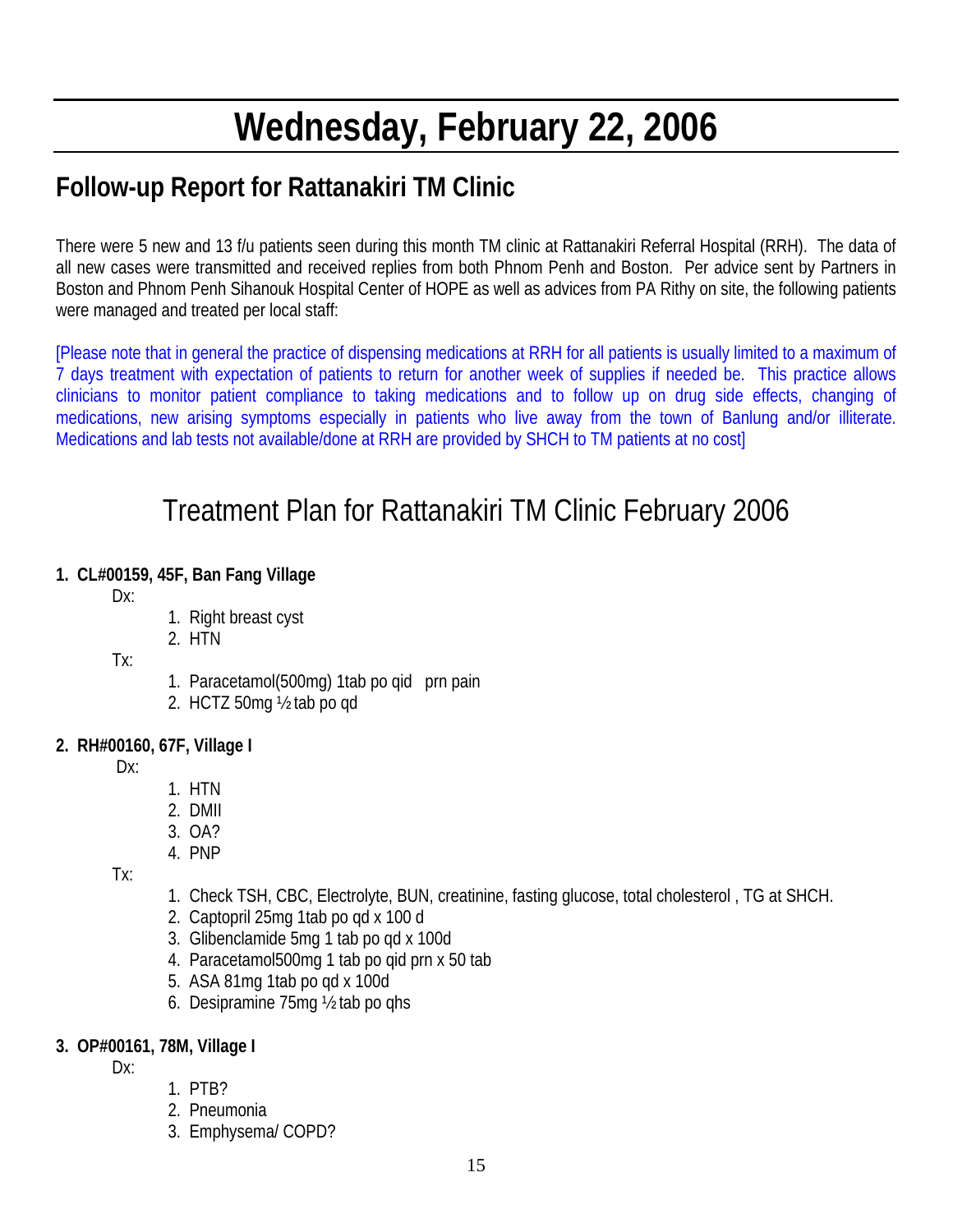4. PVCs

Tx:

- 1. Albuterol inhaler 2 puffs bid prn
- 2. Start TB medications if smear positive
- 3. Clarithromycin 500mg 1 tab po bid x 10 d
- 4. Paracetamol 500mg 1 tab po qid prn
- 5. Check CXR in 2 weeks
- 6. Smoking cessation

# **4. MS#00162, 44F, Thmey Village (Lumphat)**

Dx:

- 1. Dyspepsia
- 2. Parasititis
- 3. Cachexia

Tx:

- 1. MgAl(OH)3 250/120mg chew 2 po qid prn (50 tab)
- 2. Mebendazol 500 mg chew 1 tab po qhs single dose
- 3. MTV 1 tab po qd x 60 tab
- 4. Paracetamol 500mg 1 tab po qid (20 tab)
- 5. B-complex 1 tab qd po

# **5. TU#00163, 33F, Fang Village**

Dx:

1. Left axilla fibroid (breast) tissue

Tx:

- 1. Paracetamol 500mg 1tab po qid prn (20 tab)
- 2. MTV 1 tab po qd x 20 tab

# **Follow-up Patients**

**1. LD#00134, 35F, Fang Village** 

Note: Stable after thyroid lobectomy at SHCH

# **2. PO#00148, 67F, Village III**

Dx:

- 1. DM II
- 2. HTN
- 3. PNP
- 4. GERD

Tx:

- 1. Metformin 500mg 1 tab po qhs
- 2. Glibenclamide 5mg 1 tab po qAM before meal
- 3. Lisinopril 5mg ½ tab po bid x control BP q2weeks
- 4. Amitriptyline 25mg ½ tab po qhs
- 5. ASA 81 mg chew 1 tab qd

# **3. OT#00155, 45F, Bokeo Village**

Dx:

1. DM II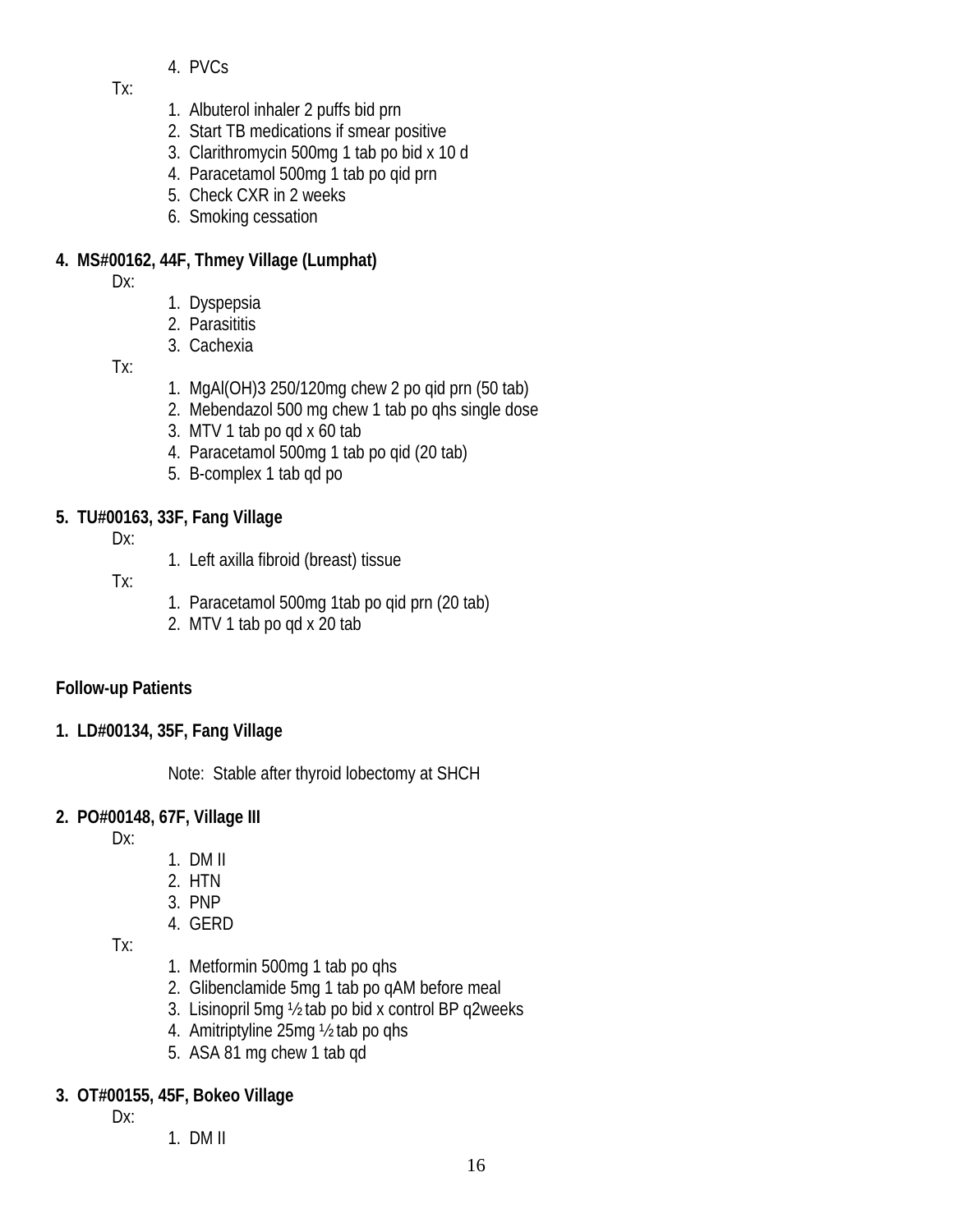2. HTN

 $Tx$ 

- 1. Glibenclamide 5mg 2tab po bid
- 2. Desipramine 75mg 1 tab po qhs
- 3. Metformin 500mg 1 tab bid
- 4. ASA 300mg ¼ tab po qd
- 5. Lisinopril 5mg 1 tab po qd

6. Low fat, sugar, and salt diet, regular exercise, DM foot care, drink 2-3 water qd, and check her fasting BS every 2 weeks

# **4. KP#00153, 57F, Village III**

Dx:

- 1. VHD?
- 2. A-fib
- 3. HTN
- 4. ASD/VSD?

Tx:

- 1. Lisinopril 5mg 1tab po qd x 100 tab
- 2. Glibenclamide 5mg ½ tab po qd x 50 tab
- 3. Atenolol 50mg ½ tab po x 50 tab
- 4. MTV 1 tab po x 100 tab
- 5. ASA 81mg 1 tab po qd x 100 tab
- 6. Desipramine 75mg ½ tab po qd x 50tab

# **5. UP#00093, 52F, Village I**

Dx:

1. Subclinical hyperthyroidism

Tx:

- 1.Methimazol 10mg ½ tab po tid x 100 d
- 2. Recheck TSH and free T4 at SHCH

# **6. NS#00006, 18F, Village I**

Dx:

1. Hyperthyroidism

Tx:

- 1. Carbimazol 5 mg 1 tab po qd x 100d
- 2. Propranolol 40mg ¼ tab po qd
- 3. Recheck TSH and free T4 at SHCH

# **7. PS#00149, 26F, Village I**

Dx:

1. Hyperthyroidism

Tx:

- 1. Carbimazol 5mg 1 tab po qd x 100 d
- 2. Propranolol 40mg ¼ tab po qd
- 3. MTV 1 tab po qd
- 4. Para 500mg 1tab po qid prn
- 5. Recheck TSH and free T4 at SHCH
- **8. NS#00089, 16F, Village I**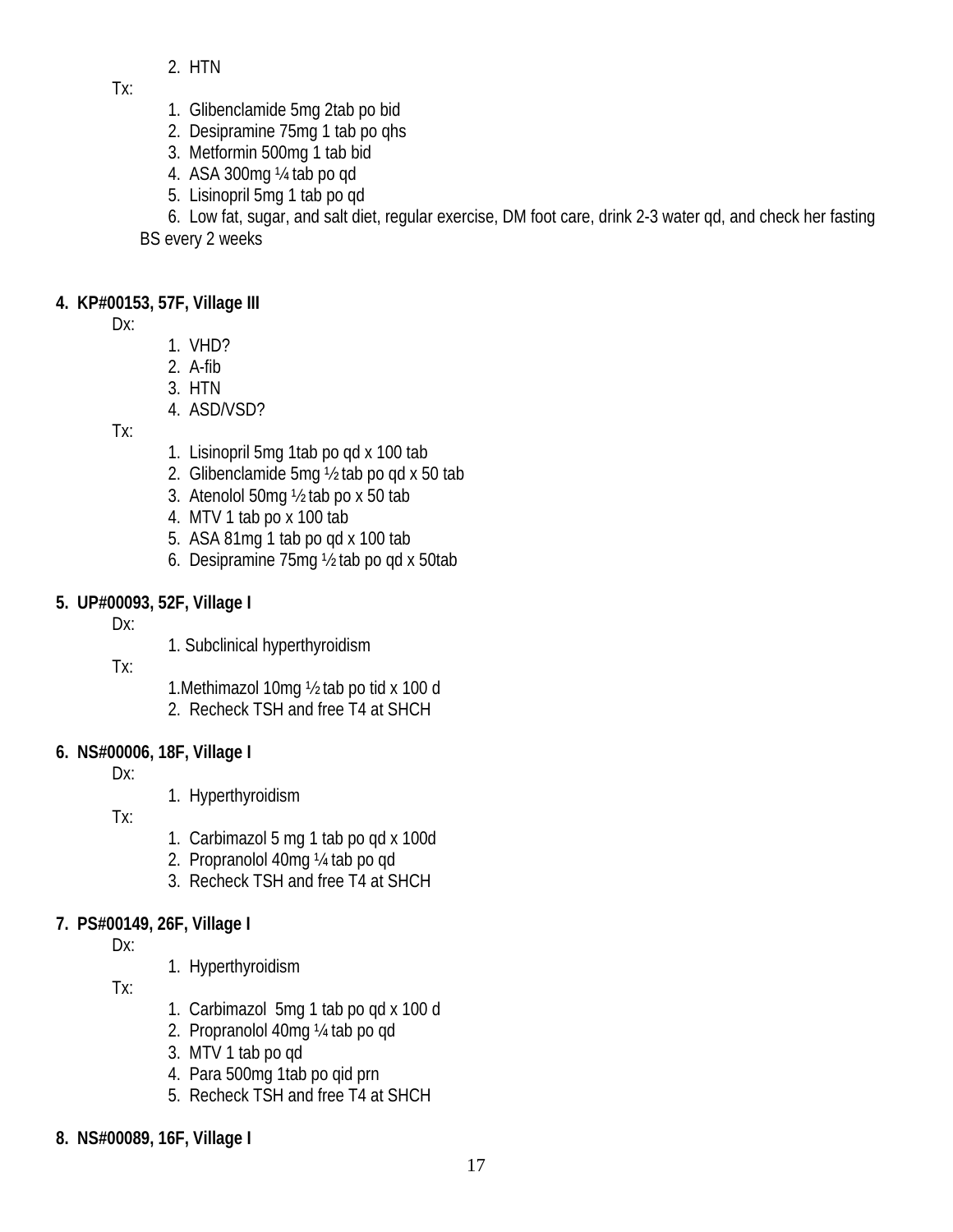Dx:

- 1. Hypothyroidism
- Tx:
- 1. Recheck TSH at SHCH

# **9. MS#00144, 52M, Thmey Village**

- Dx:
- 1. DM II

Tx:

- 1. Glibenclamide 5mg 1 tab po qd x 100d
- 2. Lisinopril 5mg ¼ tab po qd x 100 d

# **10. OS#00143, 48F, Thmey Village**

Dx:

- 1. ASD
- 2. Right Atrial Enlargement

Tx:

1. Furosemide 40mg ½ tab po qd x 50 tab

# **11. CK#00102, 18F, Village IV**

Dx:

- 1. Cardiac insufficiency
- 2. Anemia
- 3. PHTN
- 4. Bilateral Atrial Enlargement
- Tx:
- 1. Enalopril 5mg ½ tab po qd x 100d
- 2. Furosemide 40 mg ½ tab po qd x 100d
- 3. MTV 1 tab po bid x 100 d
- 4. FeSO4/Folate 200/0.25mg 1 tab po bid x 100d
- 5. CBC, electrolyte , BUN, creat, SGPT/GOT, Glucose

# **12. TV#00157, 53F, Phnom Kok Village**

Dx:

1. Hyperthyroidism

Tx:

1. Check TSH, free T4 at SHCH

# **13. KM#00158, 51F, Sre Angkrong Village**

Dx:

1. Hyperthyroidism

Tx:

1. Check TSH, free T4 at SHCH

# **14. PN#00052, 53F, Ban Fang Village**

 $Dx$ :

1. Hyperthyroidism

Tx:

- 1. Carbimazole 5mg 1 tab po bid x 100 d
- 2. Propranolol 40mg ¼ tab po bid
- 3. Check TSH and free T4 at SHCH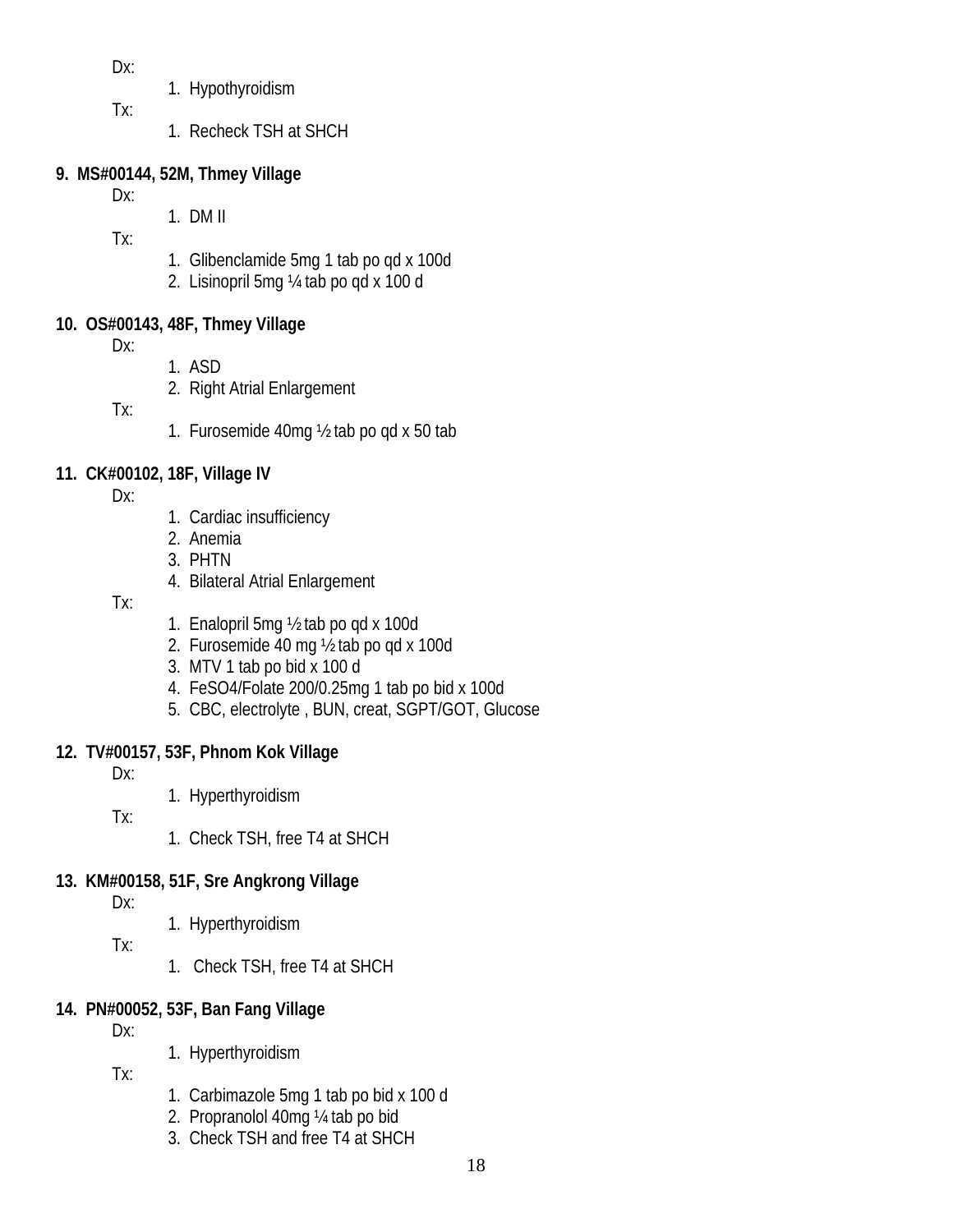## **15. EB#00078, 41F, Kon Mom Village**

Dx

- 1. CHF
- 2. Incompleted RBBB

Tx

- 1. Digoxin 0.25mg 1tab po qd
- 2. Lisinopril 5mg ½ tab po qd
- 3. Furosemide 40 mg 1 tab po bid
- 4. MTV 1 tab po qd x 100d
- 5. Spironolactone 25mg 2 tab po bid

**From:** Rithy Chau [mailto:tmed\_rithy@online.com.kh]

**Sent:** Tuesday, March 07, 2006 4:00 PM

**To:** 'Kiri Hospital'

**Cc:** 'Bernie Krisher'; 'Gary Jacques'; 'Nuon So Thero'; 'Fil B. Tabayoyong'; 'Ed & Laurie Bachrach' **Subject:** Lab Results and Follow-up Notes for Rattanakiri TM Clinic February 2006 Patients

Dear Channarith/San,

Lab results (on 24/02/06) and follow-up notes for patients seen at Rattanakiri TM February 2006:

#### **1. NS#00006, 18F, Village I**

| <b>TSH</b> | $=$ | < 0.02 | $[0.49 - 4.67]$  |
|------------|-----|--------|------------------|
| Free T4    | $=$ | 11.97  | $[9.14 - 23.81]$ |
| -          |     |        |                  |

Dx:

1. Subclinical Hyperthyroidism

Tx:

1. Carbimazole 5mg 1 po qd

F/U Note: Keep the same treatment plan and ask patient to return for follow-up to check free T4 in two months (April TM)

## **2. PN#00052, 53F, Fang Village**

| <b>TSH</b> |                    | < 0.02 | $[0.49 - 4.67]$  |
|------------|--------------------|--------|------------------|
| Free T4    | $=$                | 38.57  | $[9.14 - 23.81]$ |
| $Dx$ :     |                    |        |                  |
|            | 1. Hyperthyroidism |        |                  |
| Tx:        |                    |        |                  |

1. Carbimazole 5mg 1 po bid

F/U Note: Start her on Carbimazole and ask patient to return for follow-up to check free T4 in two months (April TM)

## **3. NS#00089, 16F, Village I**

TSH  $=$  <0.02  $[0.49 - 4.67]$ 

 $Dx$ :

1. Hyperthyroidism (from medication)??

Tx:

1. No medication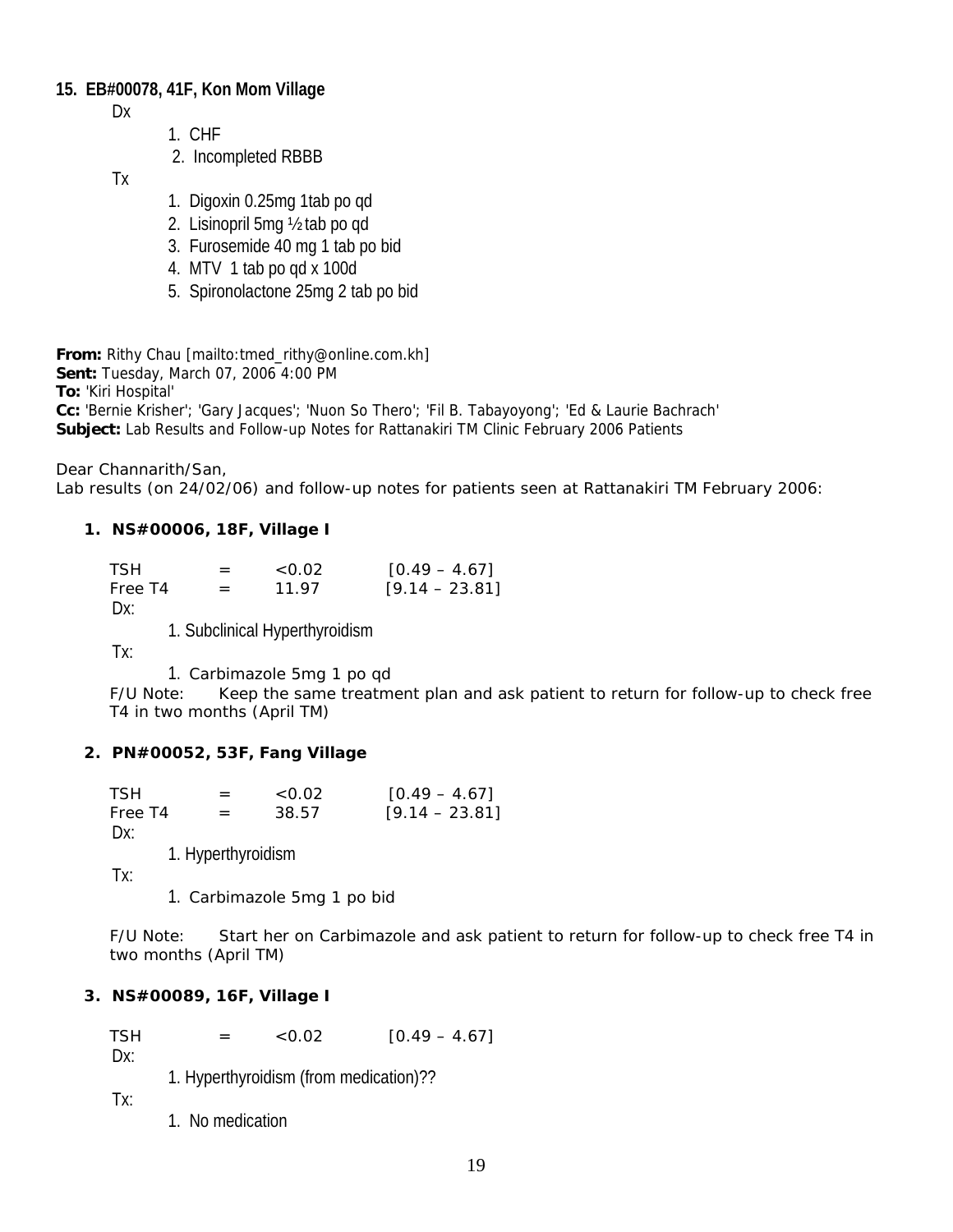F/U Note: No treatment and ask patient to return for follow-up to check TSH and free T4 in two months (April TM)

#### **4. UP#00093, 52F, Village I**

 $TSH = 37.28$   $[0.49 - 4.67]$ Free T4  $= 2.65$  [9.14 – 23.81] Dx:

1. Hypothyroidism (from medication)??

Tx:

1. Stop medication

F/U Note: Stop her methimazole and recheck TSH, T3, and free T4 in again as soon as possible within the next two weeks.

#### **5. PS#00149, 26F, Village I**

 $TSH = 6.46$  [0.49 – 4.67] Free T4  $=$  11.46 [9.14 – 23.81] Dx:

1. Hyperthyroidism

Tx:

- 1. Carbimazol 5mg ½ tab po qd
- 2. Propranolol 40mg ¼ tab po qd
- 3. MTV 1 tab po qd
- 4. Para 500mg 1tab po qid prn

F/U Note: Lower her carbimazole as above and ask patient to return for follow-up to check TSH and free T4 in two months (April TM)

#### **6. TV#00157, 53F, Phnom Kok Village**

| <b>TSH</b> | $=$                | 0.21 | $[0.49 - 4.67]$  |
|------------|--------------------|------|------------------|
| Free T4    | $=$                | 8.15 | $[9.14 - 23.81]$ |
| Dx:        |                    |      |                  |
|            | 1. Hyperthyroidism |      |                  |
| ┳          |                    |      |                  |

Tx:

1. Carbimazole 5mg 1 po qd

F/U Note: Start carbimazole low dose and ask patient to return for follow-up to check TSH and free T4 in two months (April TM)

#### **7. KM#00158, 51F, Kon Mom Village**

 $TSH = 2.36$   $[0.49 - 4.67]$ Free T4  $=$  9.16 [9.14 – 23.81] Dx: 1. Simple goiter Tx: 1. No treament

F/U Note: Ask patient to return for follow-up to check free T4 in 2 months (April TM)

#### **8. RH#00160, 67F, Village I**

 $TSH = 1.63$  [0.49 – 4.67]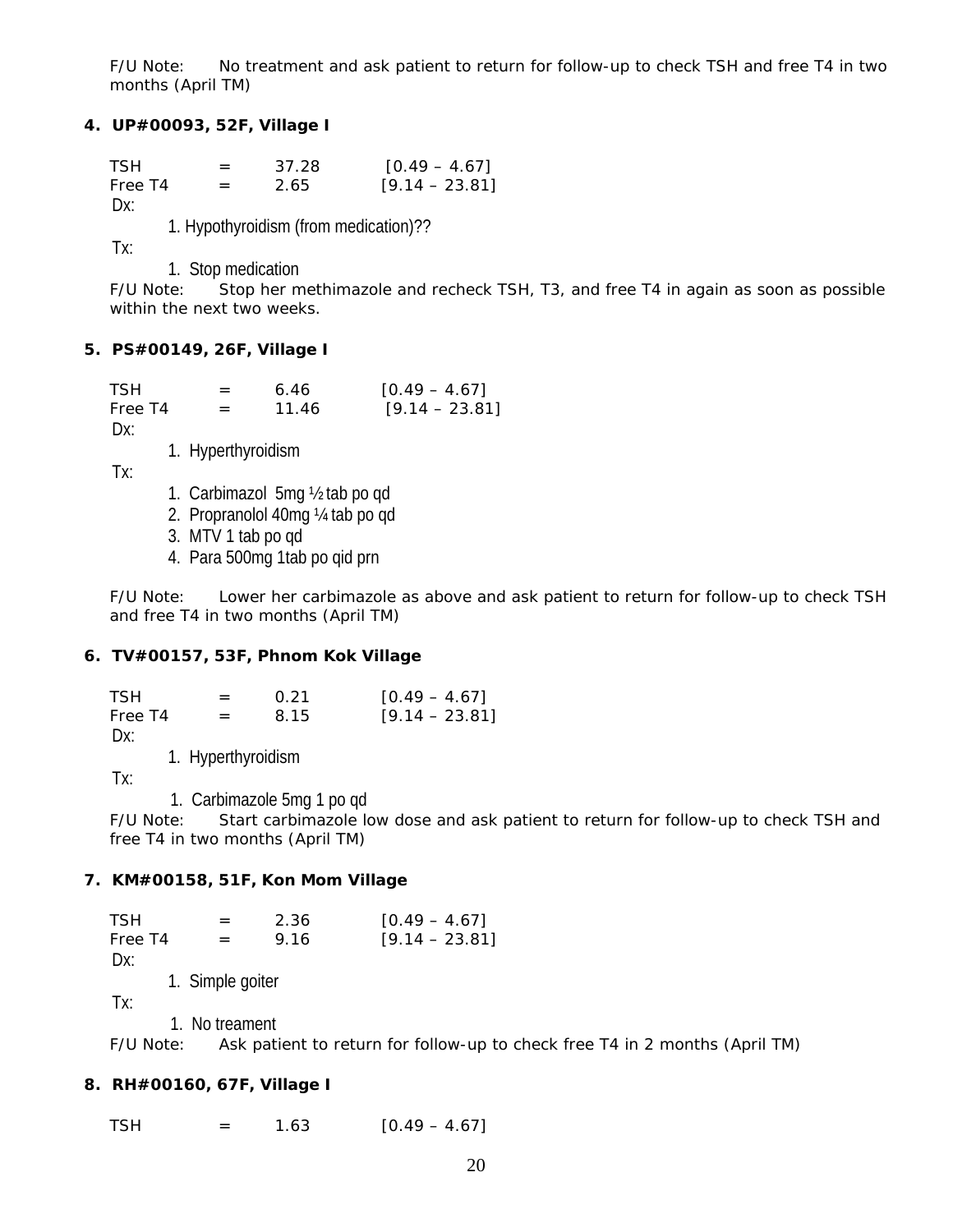```
Na = 142 [135-145], K = 4.2 [3.5-5.0], Creat = 52 [44-80], BUN = 1.0 [1.0-4.0], Gluc = 8.0 [4.1-
6.1], tot Chol = 6.7 (high risk), TG = 1.73 (moderate risk)
Dx:
```
- 1. HTN
- 2. DMII
- 3. OA?
- 4. PNP

Tx:

- 1. Glibenclamide 5mg 1 tab po qd x 100d
- 2. Captopril 25mg 1tab po qd x 100 d
- 3. Desipramine 100mg ½ tab po qhs
- 4. Paracetamol500mg 1 tab po qid prn x 50 tab
- 5. ASA 81mg 1tab po qd x 100d
- 6. Low fat, low sugar, low salt diet, regular exercise, DM foot care
- F/U Note: Ask patient to return for follow-up next month (March TM)

RITHY CHAU, MPH, MHS, PA-C Physician Assistant, Telemedicine Project/EHC

# **Request for Medicines from SHCH (100d supply)**

# **1. CL#00159, 45F, Ban Fang Village**

1. HCTZ 50mg ½ tab po qd

# **2. RH#00160, 67F, Village I**

- 1. Lisinopril 5mg 1tab po qd
- 2. Glibenclamide 5mg 1 tab po qd
- 3. ASA 81mg 1tab po qd
- 4. Desipramine 75mg ½ tab po qhs

# **3. PO#00148, 67F, Village III**

- 1. Metformine 500mg 1 tab po qhs
- 2. Glibenclamide 5mg 1 tab po qd AM
- 3. Lisinopril 5mg 1 tab po qd x control BP 2 weeks
- 4. Desipramine 75mg ½ tab po qhs
- 5. ASA 81 mg chew 1 tab qd

# **4. OT#00155, 45F, Bokeo Village**

- 1. Lisinopril 5mg 1tab po qd
- 2. Glibenclamide 5mg 2 tab po bid
- 3. Metformin 500mg 1 tab bid
- 4. ASA 81mg 1 tab po qd
- 5. Desipramine 75mg ½ tab po qd
- **5. NS#00006, 18F, Village I** 
	- 1. Propranolol 40mg ¼ tab po qd
- **6. PS#00149, 26F, Village I** 
	- 1. Carbimazol 5mg ½ tab po qd
	- 2. Propranolol 40mg ¼ tab po qd